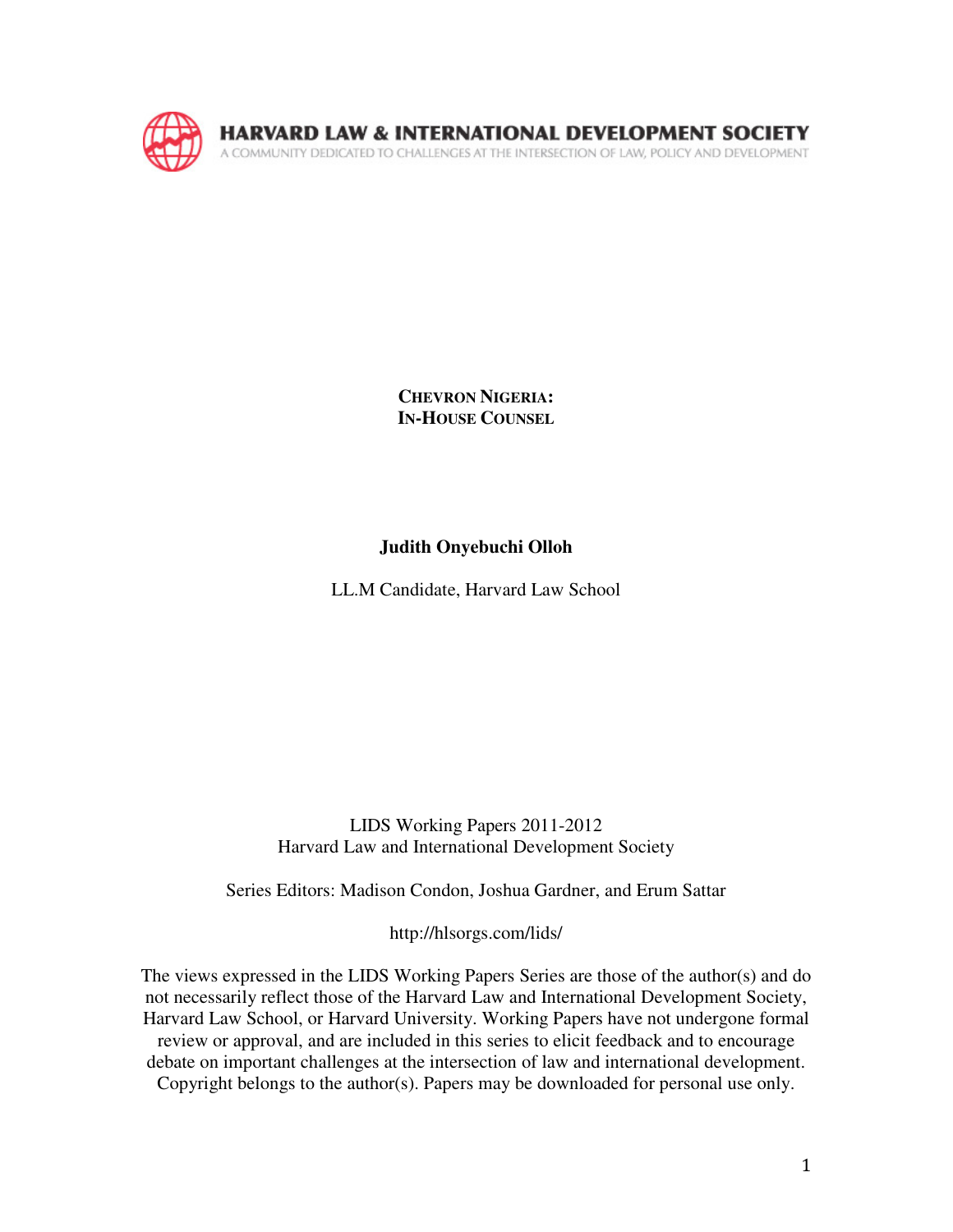#### **INTRODUCTION**

The effective operation of a company is dependent on the alignment between its strategies, culture, business environment and people. This is an exceptionally important issue because every professional service firm suffers this challenge and is not immune to it. But the strategy that the organization's management employs to tackle the issue determines its success or demise.

Most times, case studies focus on professional service firms with particular emphasis on law firms, investment banks and consulting firms. Multi-national companies are often overlooked, especially the dynamics of their in-house legal teams who face similar challenges.

This paper is a case study that aims to explore a leading international energy company, Chevron; with specific concentration on its in-house legal team in Nigeria. The questions raised and discussion points will allow the reader to gain insights into the operations and challenges faced by this legal team. It will highlight the General Counsel's experience in leading and managing his team, in addition to the approach he adopts in dealing with various challenges that arise while operating in Nigeria.

The primary data for this paper was obtained through various interview sessions with Mr. Ike Oguine, General Counsel of Chevron Nigeria.

#### I. CHEVRON WORLDWIDE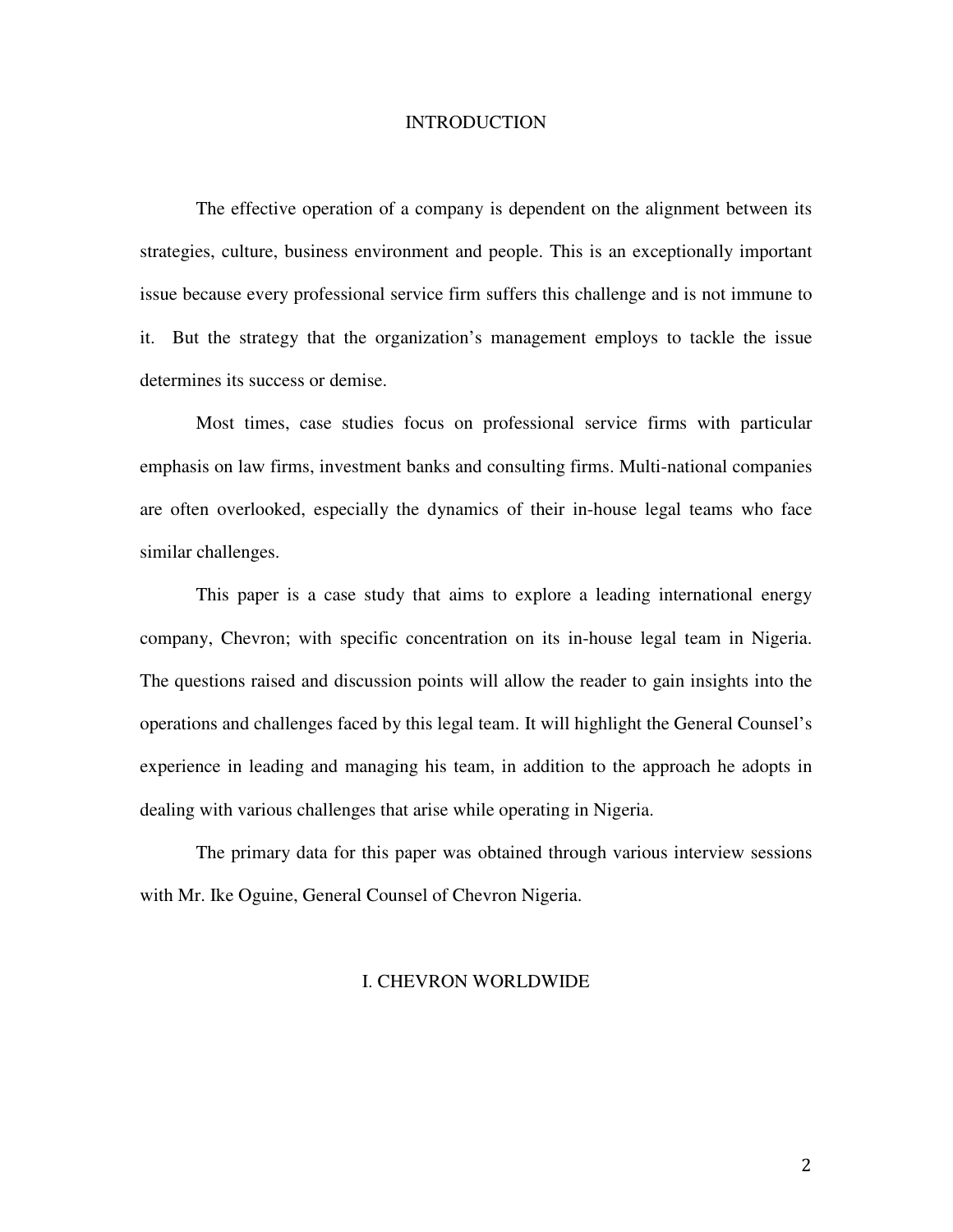Chevron is a leading international energy company, with subsidiaries and affiliates that conduct business in the United States and in over 180 countries worldwide. It specializes in the exploration, production and refining of oil and gas; and is currently the second largest energy company in the world. It is also a very profitable company with a 16 percent Return on Invested Capital (ROIC).<sup>1</sup>

#### II. THE BIRTH AND NATURE OF CHEVRON'S OPERATIONS IN NIGERIA

Crude oil was first discovered in commercial quantity in Nigeria by Shell in 1956.<sup>2</sup> In the early 1960s a number of companies, including Gulf Oil Company of Delaware (which was the predecessor of the operations of Chevron in Nigeria, following the Chevron/Gulf merger of 1985), were given licenses by the Nigerian government to operate in the country.

#### *A. Chevron's Lines of Business*

Several members of the Organization of Petroleum Exporting Countries (OPEC) acquired interests in the operations of international oil companies active in their territories. Following this, the Nigerian government in the 1970s, through the Nigerian National Petroleum Corporation (NNPC) (and its predecessor the NNOC), acquired stakes in international oil companies in Nigeria. In Chevron's case, NNPC acquired a 60 percent interest. From this period, Chevron owned the remaining 40 percent stake and

<sup>&</sup>lt;sup>1</sup> Platts, 'Top 250 Global Energy Company Rankings', http://www.platts.com/Top250Home, assessed November  $13<sup>th</sup>$  2011.

<sup>&</sup>lt;sup>2</sup> Etikerentse G, 'Nigerian Petroleum Law', 2<sup>nd</sup> Edition, Dredew Publishers, 2004 at page 8.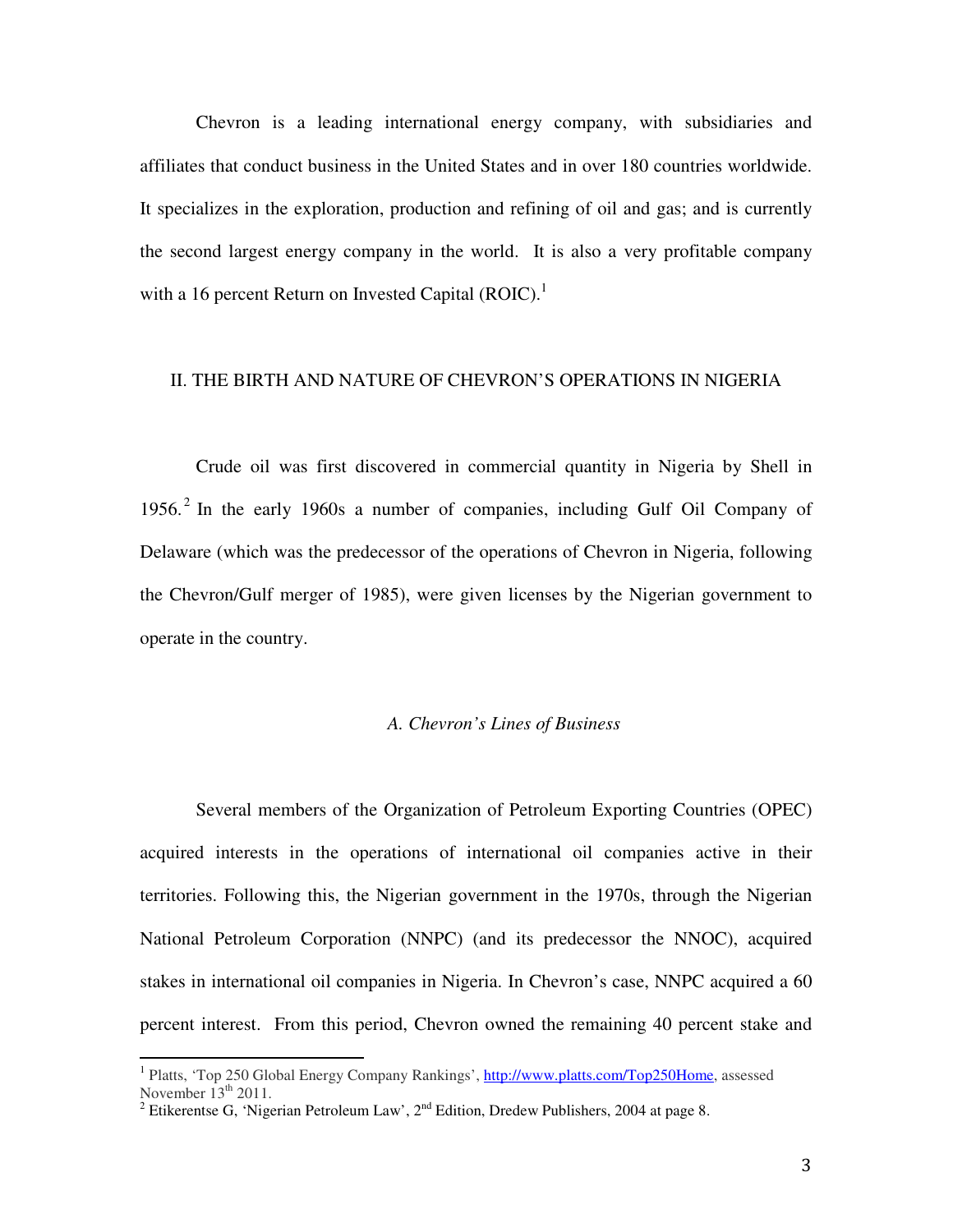operated under a traditional joint venture arrangement with NNPC in the production of crude oil.<sup>3</sup> NNPC contributed 60 percent of the funds required for operations and received 60 percent of the crude oil and gas produced; Chevron, through its Nigerian subsidiary, managed the operations on behalf of the two joint venture partners.

In the early1990's, the Nigerian government granted licenses to explore for crude oil in deepwater areas of the country. These were areas of up to 2000 meters water depth and they were very expensive for oil exploration and production. The government introduced new terms for these operations. A Production Sharing Contract (PSC) model replaced the traditional Joint Venture Agreement, specifying NNPC as the owner of the lease (the deep-water fields) and Chevron and other oil companies as contractors. These PSCs required Chevron to invest its money in the exploration and production of crude oil. If oil is found in merchantable quantity, Nigeria through NNPC would have a share of the crude oil produced, in addition to earning royalties and taxes. However, if exploration is unsuccessful the contractor would bear all the cost of production and the country suffers no loss under this model.

Another major change in the Nigerian petroleum industry occurred in the late 1990s when Chevron and a number of the other oil companies started natural gas utilization projects in Nigeria. These projects were encouraged by tax incentives provided by the government to stop the environmentally damaging process of gas flaring. This resulted in various gas projects such as the liquefied natural gas project undertaken by Shell and its partners and gas processing facilities established by Chevron.

<sup>&</sup>lt;sup>3</sup> NNPC, http://www.fundinguniverse.com/company-histories/Nigerian-National-Petroleum-Corporationcompany-History.html, assessed November 13th, 2011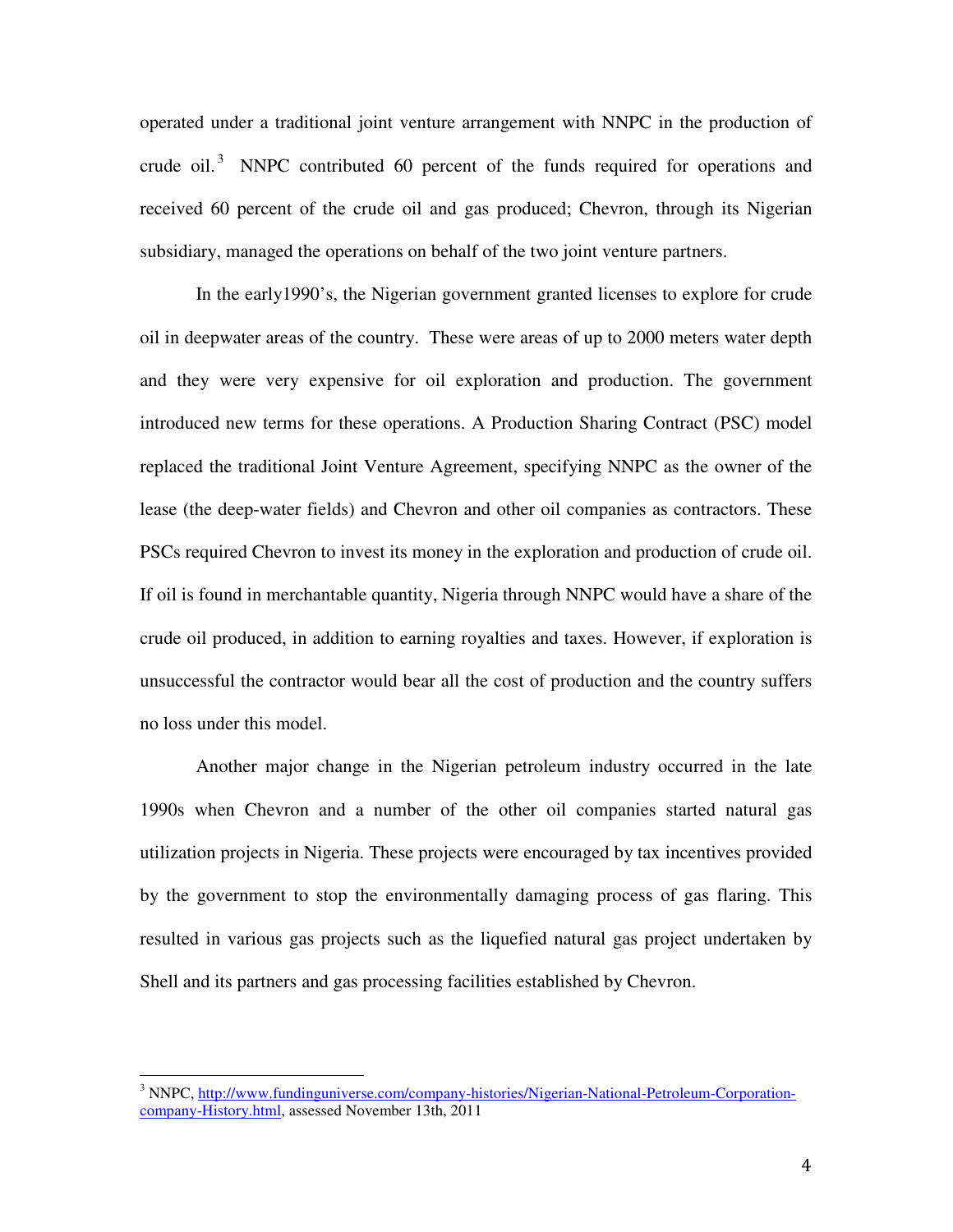In 2010, Chevron's total daily production in Nigeria averaged 524,000 barrels of crude oil (237,000 net), 206 million cubic feet of natural gas (86 million net) and 5,000 barrels of liquefied petroleum gas (LPG) (2,000 net).<sup>4</sup> Chevron Nigeria is the third-largest oil producer in Nigeria and one of her largest investors in the energy industry, spending more than \$3 billion annually.<sup>5</sup>

#### *B. The Operating Environment in the Nigerian Petroleum Industry*

Some recent key features of the Nigerian petroleum industry are the rising interests in the operations of oil companies in the Niger Delta region of Nigeria and the increasing attempts by the Nigerian government to secure more benefits for Nigeria in the petroleum industry through new laws proposed or passed.

#### 1) *Niger-Delta*

Chevron has assets on land, swamp and near-offshore concessions covering approximately 2.2 million acres  $(8,900 \text{ sq. km})^6$  in the Niger-Delta region of Nigeria. However, for many years, the people of the Niger-Delta have felt neglected and cheated because of the insufficient benefits they receive from the proceeds of the oil extracted and produced on their land. The main reason for this is Nigeria's revenue allocation formula among its states, which for many years did not sufficiently compensate the oil producing communities for the effects of oil production. This has led to protests and some violence

<sup>4</sup> Ibid.

<sup>&</sup>lt;sup>5</sup> Chevron, 'Nigeria business portfolio', http://www.chevron.com/countries/nigeria/businessportfolio/ assessed November 9<sup>th</sup> 2011.

<sup>&</sup>lt;sup>6</sup> Chevron, 'Nigeria business portfolio', http://www.chevron.com/countries/nigeria/businessportfolio/ assessed November 9<sup>th</sup> 2011.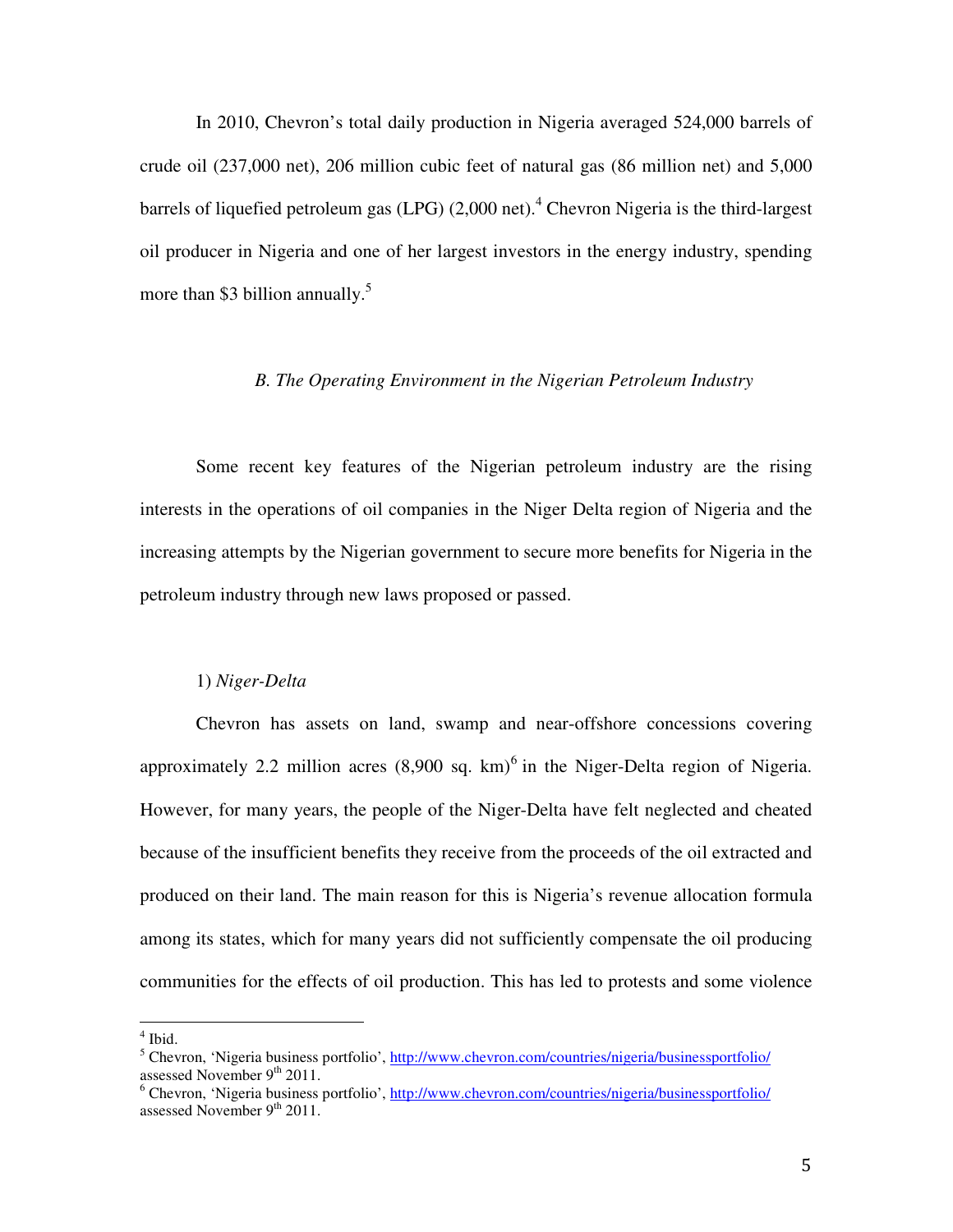against oil companies steered by a group called the Movement for the Emancipation of the Niger-Delta (MEND).<sup>7</sup> Though the attacks by MEND have reduced following the amnesty granted to the group by the Nigerian government two years ago, the Niger-Delta remains a vulnerable and risky place to do business.

## 2) *Legal and Regulatory Changes*

In recent years, there have been a number of attempts to change the laws that govern the operations of oil companies in Nigeria, with the objective of securing more benefits to the Nigerian people as a whole. One of the most significant laws passed recently in April 2010<sup>8</sup> is the Nigerian Content Development Monitoring Board (NCDMB) Act. The Act provides that certain contracts for the supply of goods and services in the oil industry are to be performed only by Nigerian contractors in order to increase indigenous participation in the oil and gas industry. Failure to adhere to these rules is punishable by severe fines and termination of the project.

Mr. Oguine stressed, "the aforestated background is paramount because it highlights the kind of issues we deal with as in- house lawyers."<sup>9</sup>

#### III. MR. IKE OGUINE, GENERAL COUNSEL

<sup>8</sup> Nigerian Content Development Monitoring Board, http://www.ncdmb.gov.ng/index.php?option=com\_cogfaq, assessed November 13th, 2011.

<sup>&</sup>lt;sup>7</sup> Hanson Stephanie, "MEND: The Niger Delta's Umbrella Militant Group", Councilon Foreign Relations, March 22, 2007, http://www.cfr.org/nigeria/mend-niger-deltas-umbrella-militant-group/p12920, assessed November 22nd 2011.

 $9$  Telephone Interview conducted on November 12<sup>th</sup> 2011.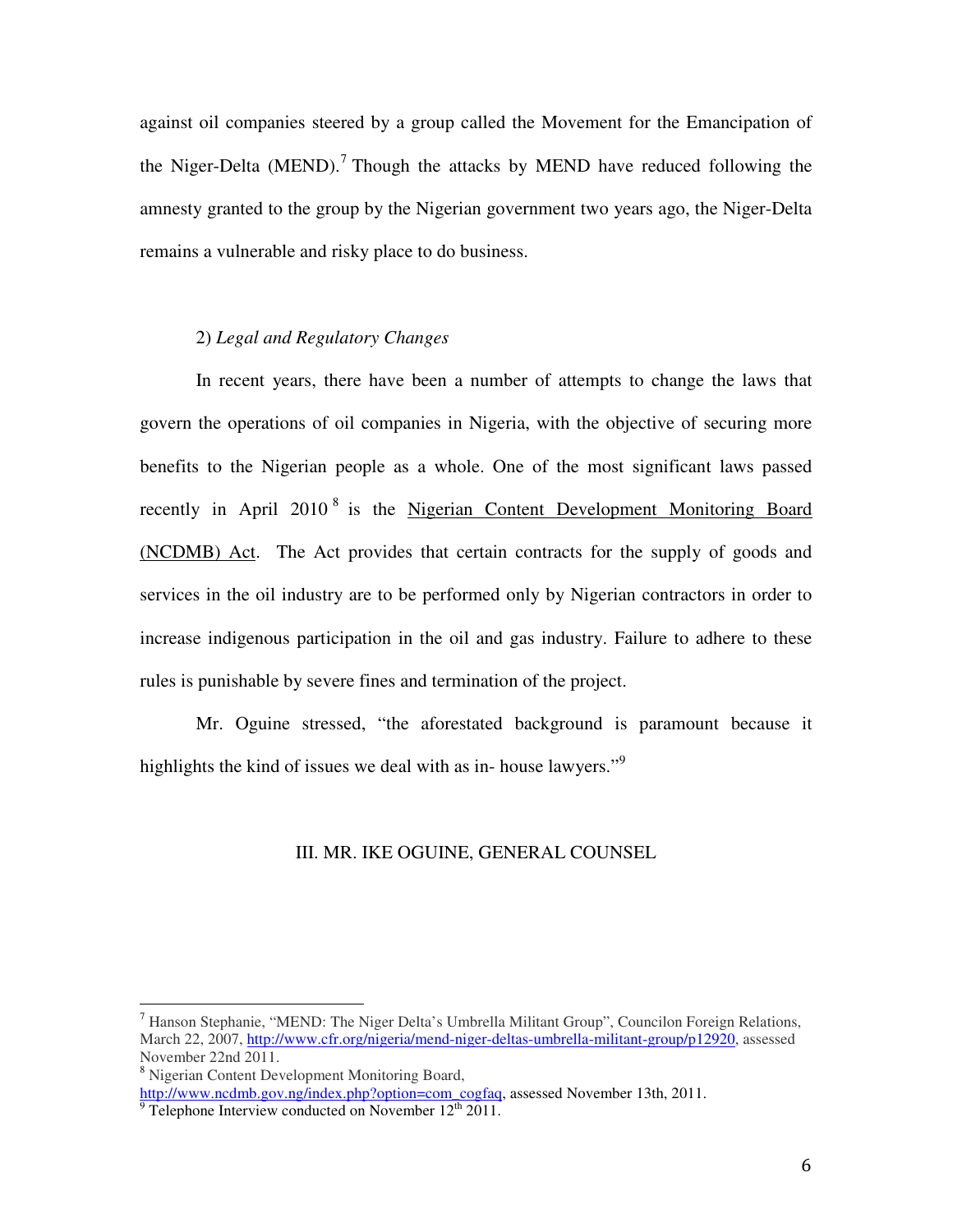Oguine graduated in 1984 from the University of Nigeria Nsukka (Enugu Campus) with his first degree in law. He went to the law school in Lagos in 1985, was called to the Nigerian bar and fulfilled his National Youth Service obligation by teaching at Bayero University, Kano. After this, he moved to Jos where he joined a law firm as an associate for a year. He went on to obtain a Masters in Law from the University of Jos and was hired as an Assistant Lecturer in the University. He graduated in 1989 and continued lecturing from 1989 to 1992. He became restless in 1991 when the university was going through a crisis and lecturers were receiving salary cuts or going into other professions.<sup>10</sup>

In 1992, he joined Chevron as an attorney, which was the starting point for a counsel at the in-house Legal Department. He was promoted to Senior Attorney in 1998 and was moved to the Houston office in 2000 to advise the West African Gas Pipeline Project. He left the project in 2001 and returned to Nigeria. He started work on the Escravos GTL Gas-To-Liquid Project until about 2005, when final investment decisions were taken on the project. He joined another project named the Olokola LNG Project afterwards. At the end of 2007 he was offered the job of General Counsel in acknowledgement for leading these transactions successfully.

In January 2008, he assumed the role of General Counsel and was responsible for Chevron's operations in Nigeria, Ghana, Chad, Cameroon and Liberia. As General Counsel, he is also a member of the Board of Chevron Nigeria and part of the executive leadership team.

#### *A. The Change*

 $\rm ^{10}$  Ibid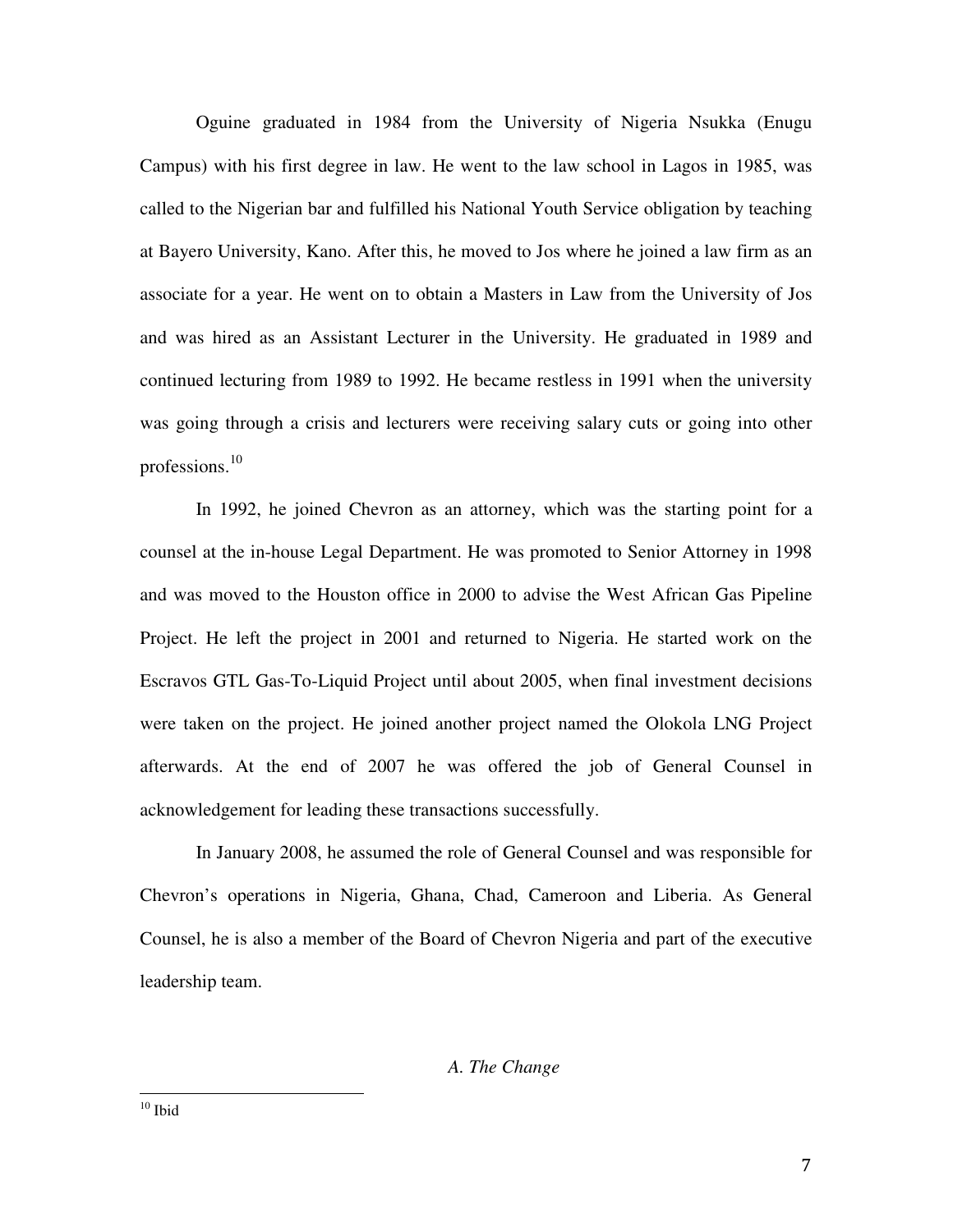**"**For me the transition from working on these transactions to being General Counsel has been dramatic. From being a front line lawyer that dealt with other parties, I now spend a lot of time in the office supervising the lawyers and facilitating their work," remarked Oguine.

"Both kinds of work have their advantages, for me, the transactional and negotiations work was stimulating in that I dealt with a number of interesting issues, met lots of people from different companies and traveled around the world. Also, because most of the work I did was in the area of gas, I became kind of a specialist in an area of petroleum law which was very fulfilling," he observed.

"In management you have a broad view of everything. Suddenly, you start seeing the bigger picture, including things you thought were unimportant as a transaction lawyer. You become involved with labour issues affecting the company and participate in high-level negotiations with the government. Being General Counsel gives you a better understanding of the company as a whole."

#### IV. CHEVRON NIGERIA'S IN-HOUSE LEGAL TEAM

#### *A. The Lawyers*

Twelve lawyers and five administrative support staff ranging from secretaries to paralegals make up the in-house legal team. There is a mix of fairly senior lawyers, four of which have above twenty years experience, another two have up to fifteen years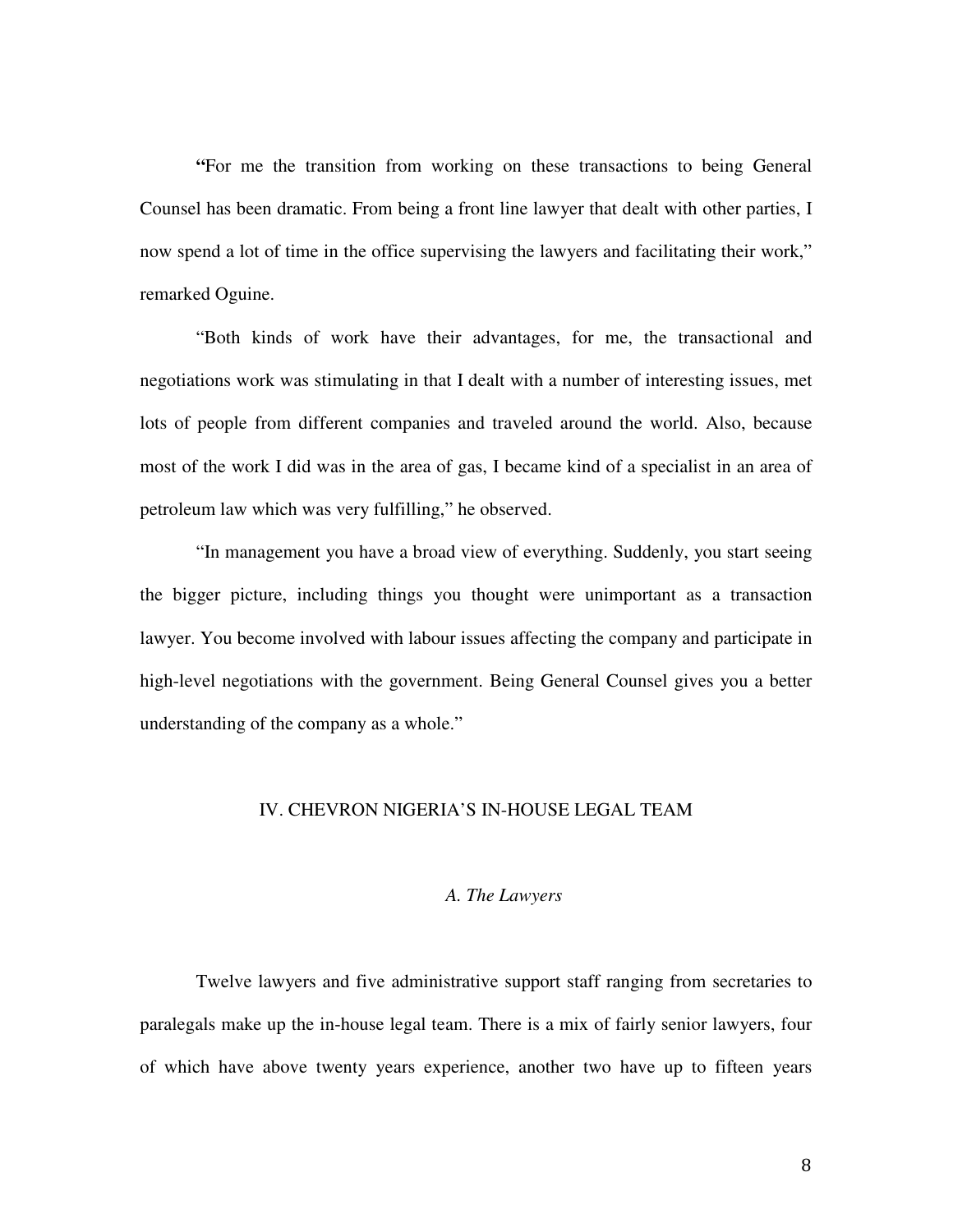experience and junior lawyers have between five to ten years experience. There are 11 Nigeria-qualified lawyers, most of whom joined the company from private legal practice or from in-house positions in other institutions. There is also one lawyer qualified in a U.S. jurisdiction.

## *B. Organizational Structure*

The more senior lawyers lead various work areas, "but there is no rigid demarcation of areas of responsibility," remarked Mr. Oguine. One of the senior lawyers is responsible for advising on deep–water issues, a second leads a team of 5 lawyers that coordinate legal support for operations conducted under the old traditional Joint Venture Agreements and also manages claims and litigation while another supports the gas projects. He asserts that this leadership structure reflects how the "Nigerian oil industry has evolved over time from joint ventures to gas projects,"<sup>11</sup> as discussed in the previous section. The fourth senior lawyer advises on miscellaneous issues such as supporting special projects, the pension fund and the Human Resources department. All lawyers are expected to support each other depending on the workload. Rigid lines between divisions and areas of specialization are discouraged.

## *C. Training and Mentorship*

 $^{11}$  Ibid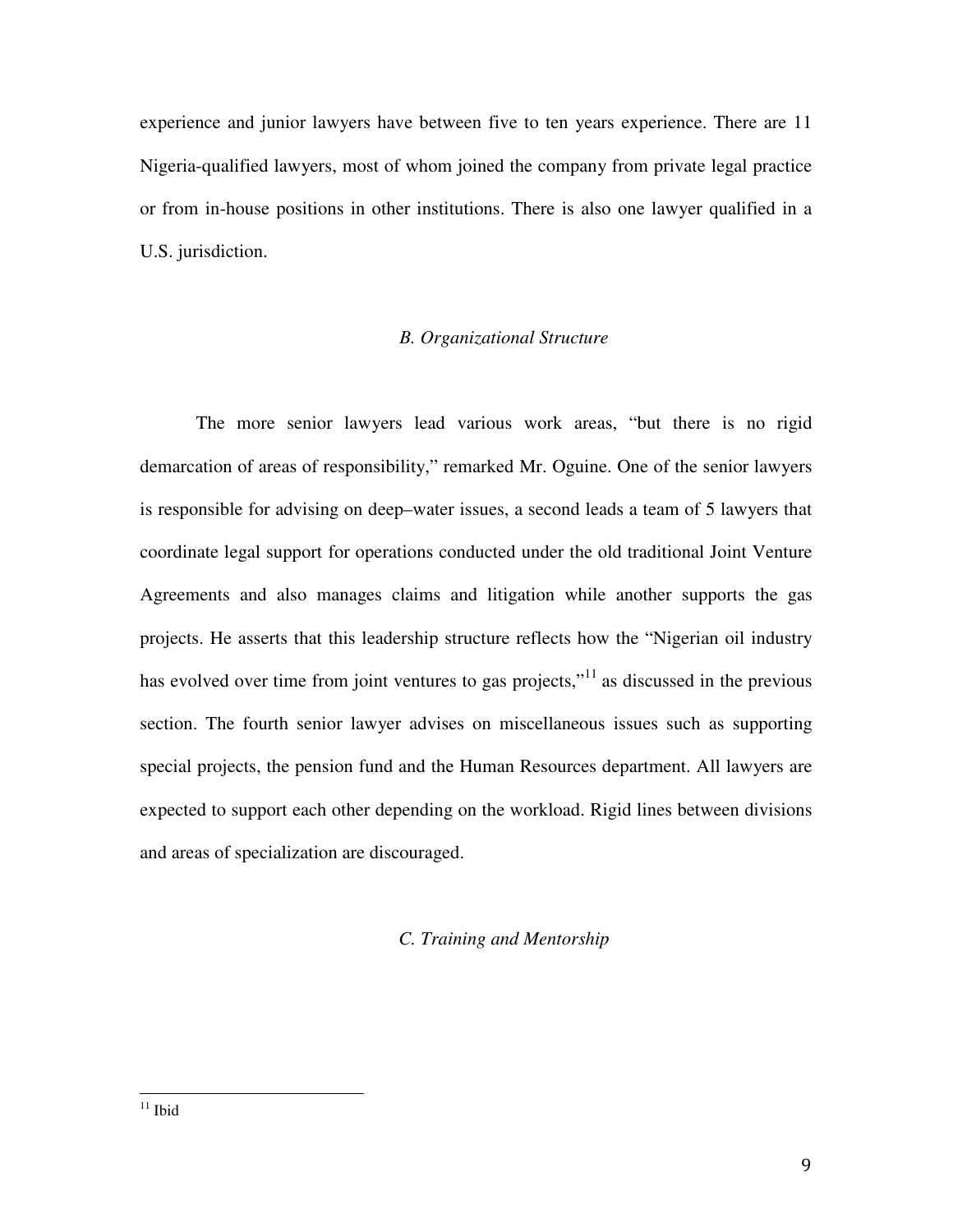Most lawyers in Nigeria do not have an in-depth knowledge in petroleum law. "Even when we hire from other oil companies, the expertise in petroleum law is relatively small," observed Oguine.

"Hence," he went further, "We try to build our lawyers from within. We have found that employing a smart commercially trained lawyer and training them in the issues we deal with makes them become fairly good petroleum lawyers within two to three years. The retention rate of our lawyers is very good. In my 20 years here, only 2 lawyers (out of an average workforce of 12 lawyers) have left the group, one on retirement and the other to be General Counsel at Addax Nigeria, a much smaller oil operation than Chevron Nigeria.

In terms of training, Chevron in-house lawyers attend courses worldwide that are organized by Chevron or other companies to help improve their knowledge on the general working and specific areas of the petroleum industry. Courses organized within the company include training on negotiation, oral communication, writing and supervisory skills. These courses also explain to lawyers the intricacies of Chevron contracts and highlight important clauses in these contracts.

 Younger lawyers are also put in charge of pieces of work. This is seen as the most crucial part of training. As Oguine reflected: "we expose the young lawyers to clients and ask them to obtain the facts, research the law and create draft opinions which are reviewed by senior lawyers. We also encourage our younger lawyers and even the more senior lawyers to ask questions if in doubt. This creates an ad hoc discussion of issues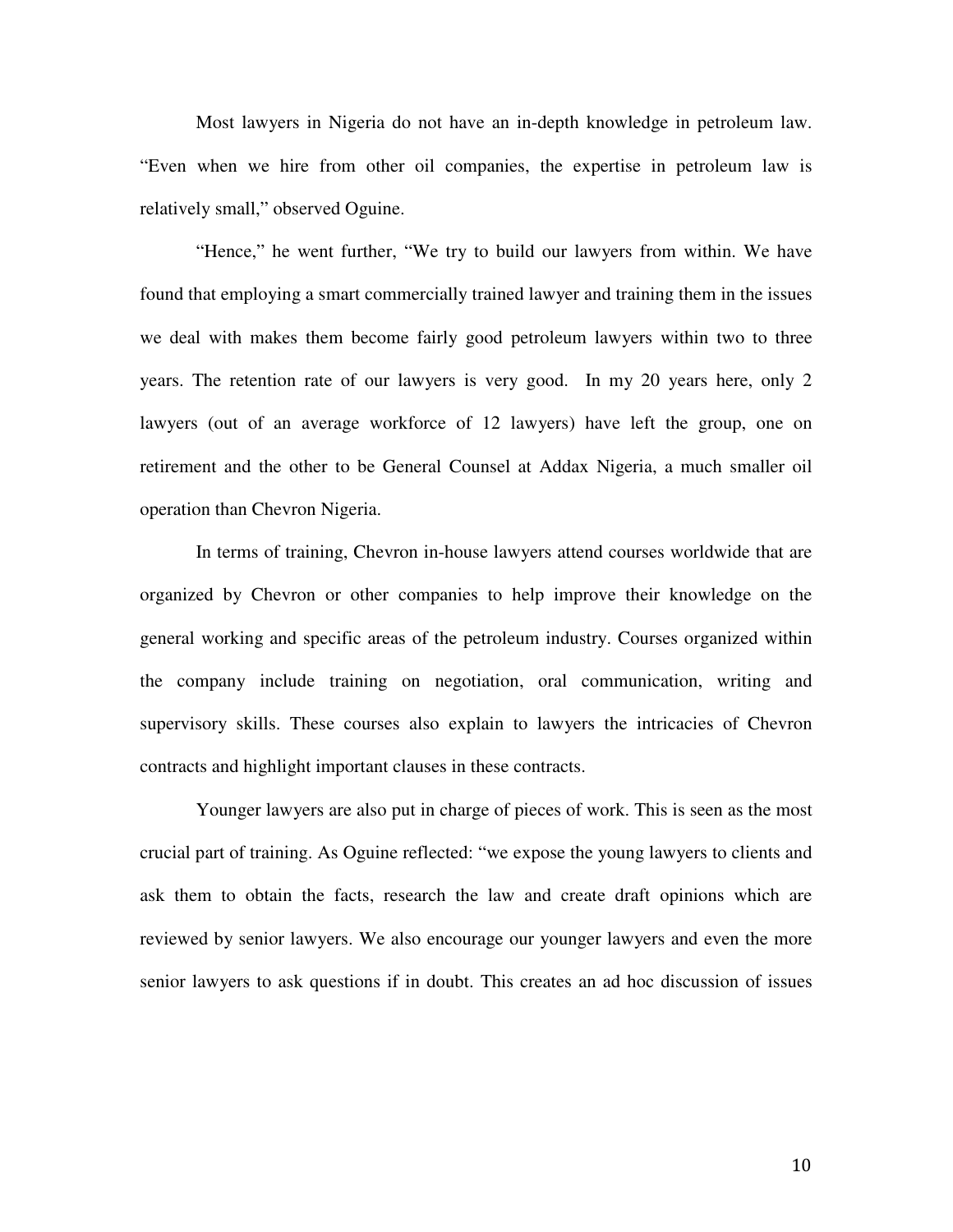and challenges faced that in turn, contributes to the training and learning process of the lawyers."<sup>12</sup>

"We also utilize Chevron's global networks to train our lawyers in various areas of law. Although, it is difficult to compare the percentage of the Nigerian in-house legal team with that of Chevron's head office, since there are many more subject matter areas represented there. The best comparison would be with similar sized business units within Chevron. The Latin America business is similar in size to the Nigerian business as is the Angolan business. However, "we still encourage our lawyers to interact with their colleagues around the world," he added. $^{13}$ 

## *D. Compensation*

A merit-based system of compensation - where pay is determined by annual performance - is applied to all Chevron employees worldwide. A Compensation Committee is set up to evaluate performance and a 'Grade' is awarded to individual employees for that year's performance. The grading is subsequently translated into salary actions that influence a salary increase depending on the grade awarded. However, poor performance yields no salary change, creating a direct link between the individual's grading and compensation.

 In Chevron Nigeria, some of the employees are unionized (they are members of the staff union). Therefore, apart from the merit-based system of compensation, there are

 $12$  Ibid

 $13$  Ibid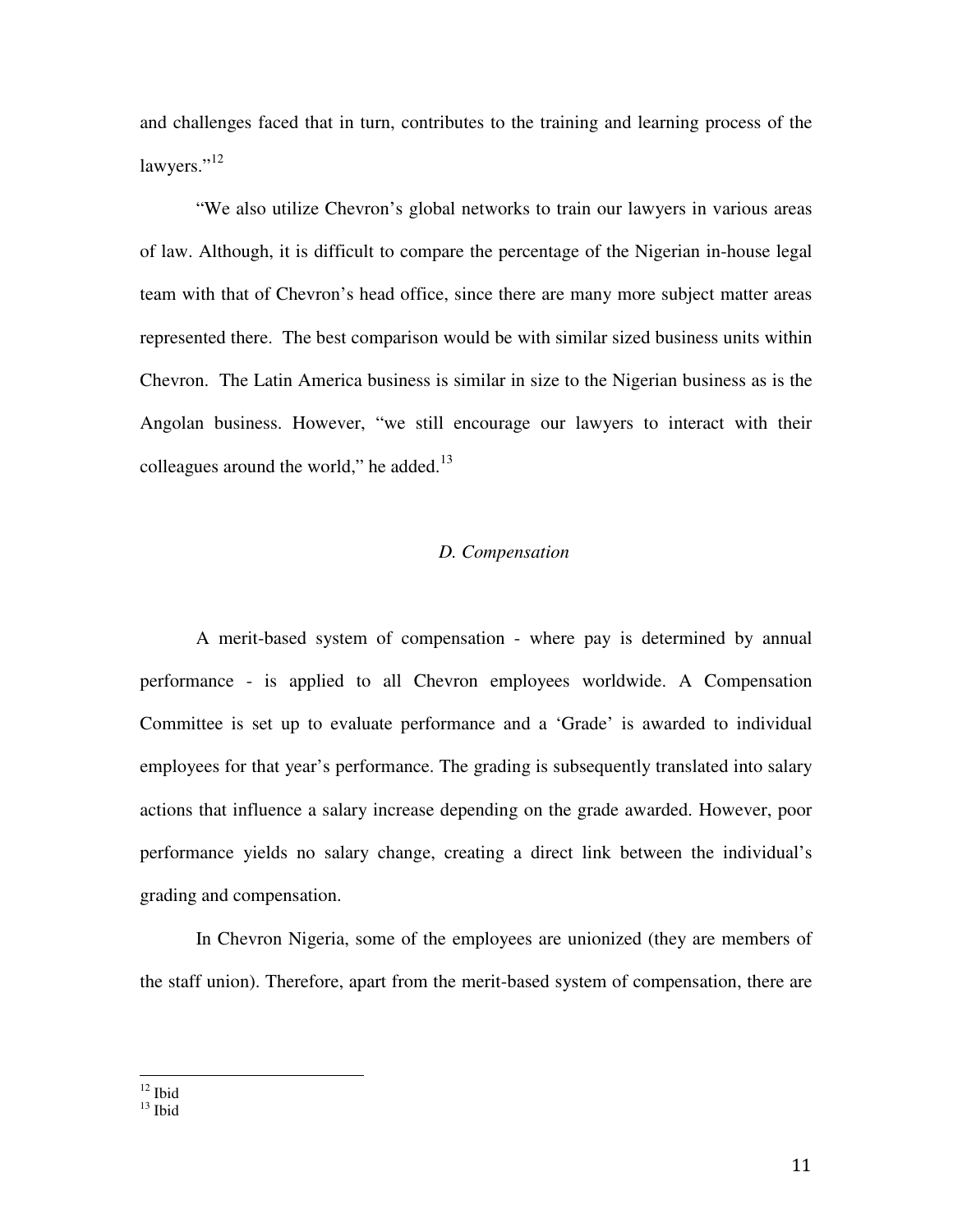also salary increases that are realized through collective bargaining and negotiations with the union.

Furthermore, the general salary structure of Chevron employees in a particular country is determined country-by-country; however, the grading system used is universal and the percentage might be similar in that every employee with an "A" will get a 25 percent salary increase. But the actual amount received by the in–house team in Naira (₦), the Nigerian currency, depends on the country's salary structure. This is where the unions come into play because the agreements reached between management and the union will determine the Nigerian salary structure.

Oguine illustrated this by stating that there is a Nigerian salary structure for lawyers hired on the Nigerian payroll and working in Nigeria. There is also a structure for lawyers hired on the Nigerian payroll and on assignment to the UK. In the latter case, the normal Nigerian salary is supplemented to account for the different living standards and the costs of being an expatriate.

## *E. Tasks and Responsibilities*

The in-house team at Chevron performs the traditional tasks of any in-house legal department such as advising and ensuring the company complies with applicable laws, regulations and polices, managing claims, litigation, drafting and negotiating various kinds of agreements. They also perform company secretarial functions. These are the cornerstones of their responsibilities.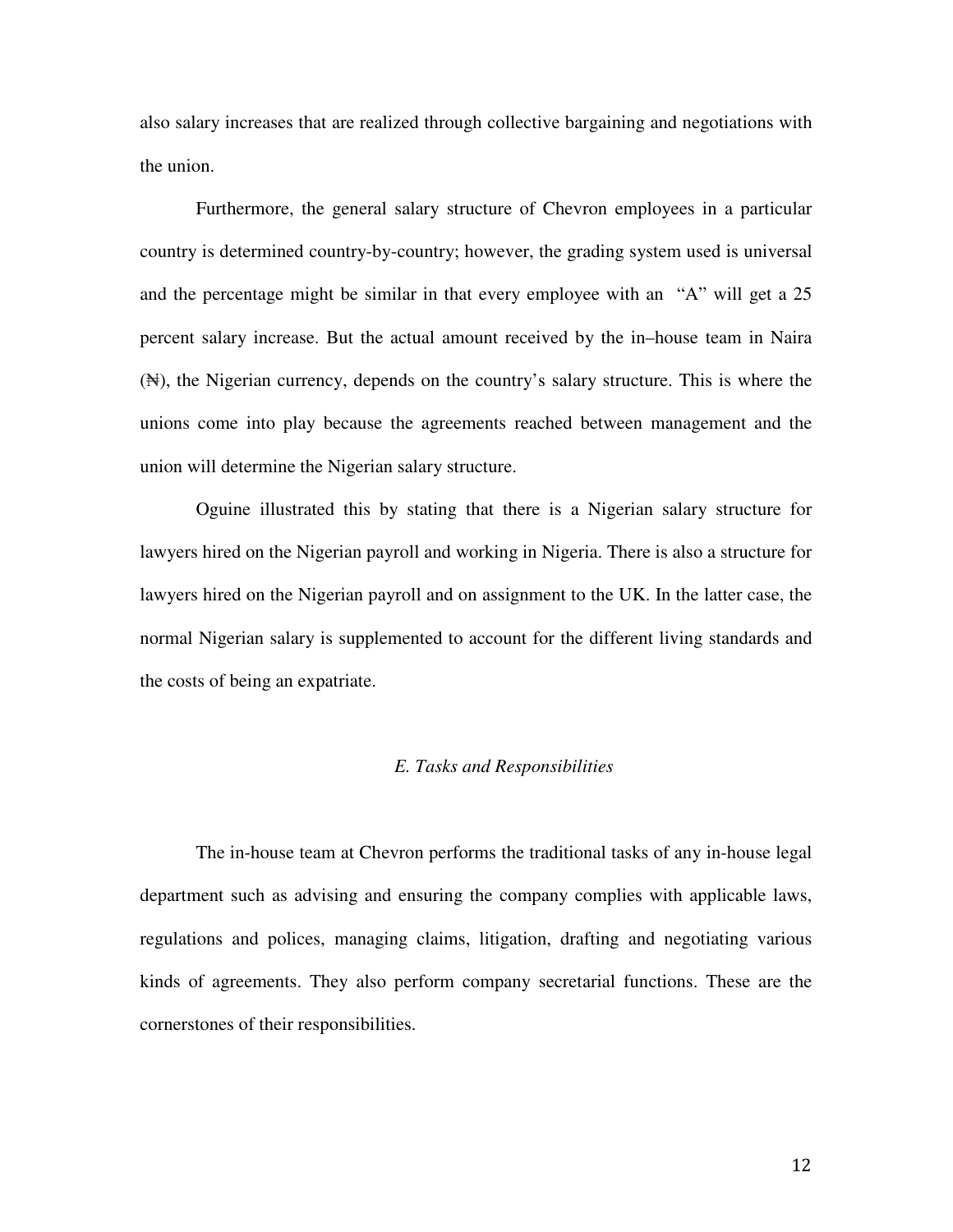#### 1) *Claims and Litigation*

One of the biggest sources of claims that the in-house team handles is land acquisition for company operations. Under the traditional systems of land ownership in many parts of Nigeria, one parcel of land could be held by individuals, families, communities and villages in a variety of ways. These complex systems of land ownership are not recorded in a land register but for centuries were understood and respected by people in the various communities. However, when colonialism brought the cash economy and land became a commodity that could be sold for a lot of money, various conflicts developed.

Consequently, when Chevron Nigeria needs to acquire a piece of land for drilling crude oil, the piece of land could have four claimants; first an original family with ownership title from "time immemorial", then a second family to whom the original family gave a "Kola Tenancy"<sup>14</sup> to farm the land in return for a percentage of the produce as acknowledgement of ownership. On this same piece of land, the second family might have leased individual plots to some of their servants and one of these servants might have in turn pledged his share of the same piece of land for a loan, Oguine explained. It therefore becomes difficult to ascertain and sufficiently accommodate all adverse claims to the land.

Another area of claims is for damage done to property and pollution in the course of petroleum operations. When Chevron establishes the amount of pollution from their facilities, the lawyers make an assessment of damages and try to determine sufficient compensation. Compensation is determined by assessing damages to equipment, like

 $14$ Kola tenancy is similar to ordinary land lease, but the difference is that in the case of kola tenancy, the person who holds the land got it from the original titleholder without paying any money.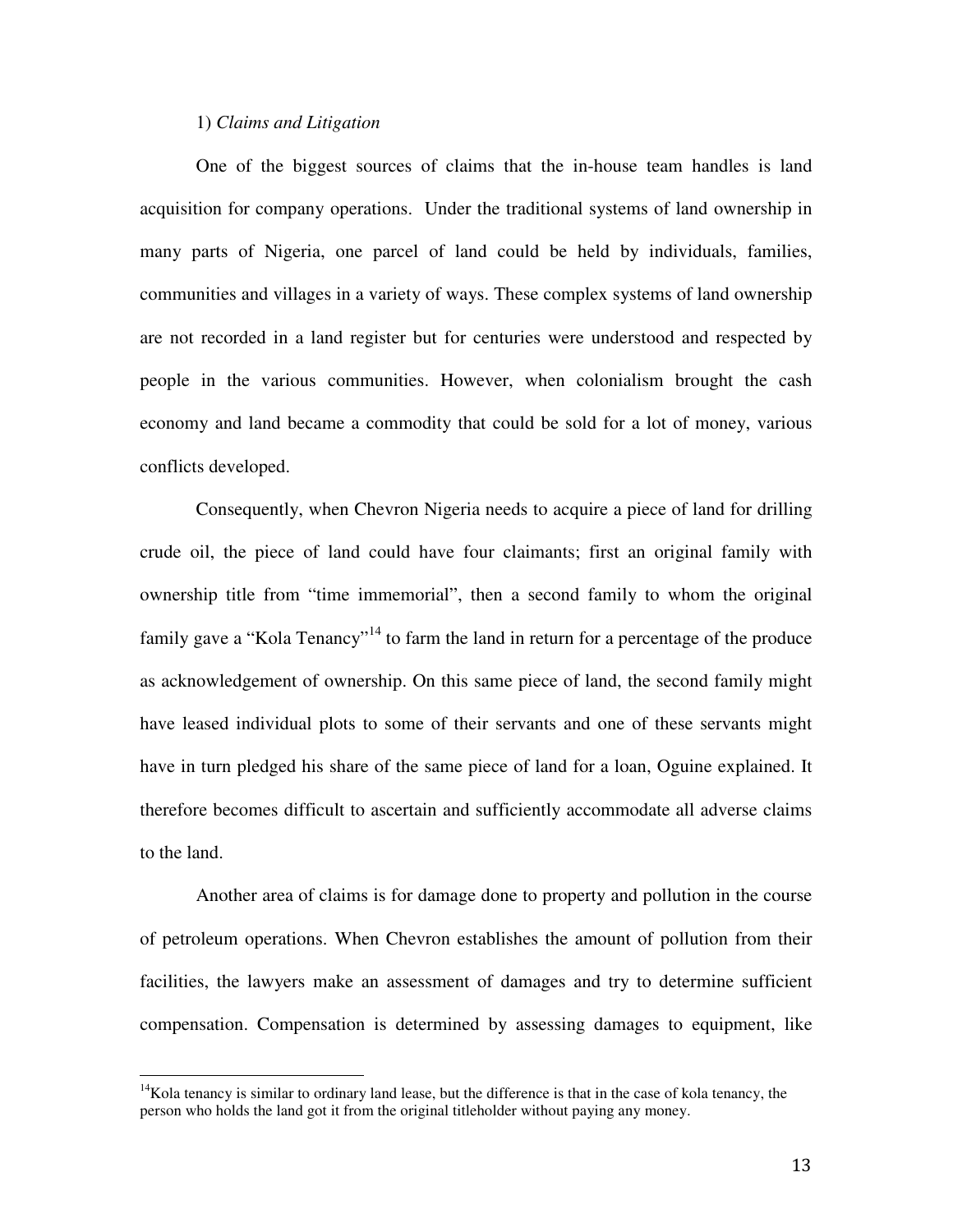fishing nets and fishing ponds, based on cost of replacement and/or estimated loss of income. In some cases there is a dispute regarding how much compensation is reasonable and who is entitled to this compensation, because of the land ownership issues referred to earlier. "Actually each of the claimants have a little bit of traditional entitlement to the land and our responsibility is to sort through all this," he said.

The in-house team works closely with the company's Community Affairs Officers in reaching a conclusion on who is entitled to compensation and deciding the size of a settlement. If the settlement is not reached, the claims proceed to the superior court. In this situation, "we do not defend the company in court; instead we outsource these matters to independent law firms," remarked Oguine. Under the Nigerian Professional Practice Rules, in–house lawyers do not have audience in superior courts and are required by law to hire external lawyers for such matters. However, the in-house team actively manages all of Chevron Nigeria's litigation by selecting external counsel, agreeing the fees with them, reviewing all pleadings, determining strategy in conjunction with external counsel and providing the witnesses and documents required to fight a case.

The legal department relates to the Community Affairs officers as advisors. The Community Affairs officers serve as a link between Chevron Nigeria and the communities they operate in. The legal team reviews applicable statutes and court decisions and on that basis, provides advice to the Community Affairs and Lands Officers. This advice includes the basis of determining compensation and entitlement to compensation, how to document compensation payments and also what to do when there is a dispute as to compensation.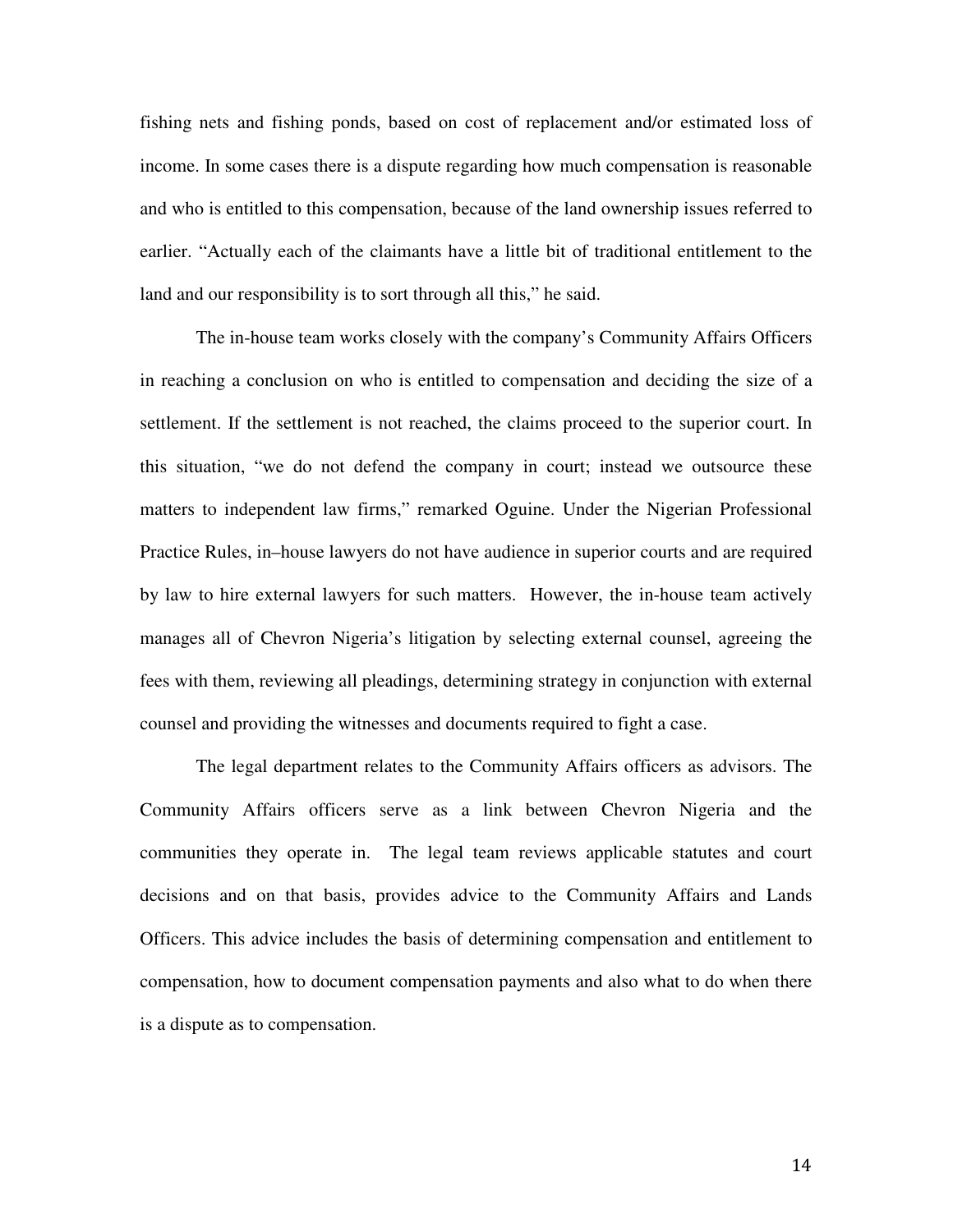The numbers of Community Affairs Officers (CAO) vary from time to time, depending on the number of projects going on at any particular time, but would typically range from between 15 to 30. A requirement to become a CAO is familiarity with the communities in an area. Thus, people who hail from a particular area, are domiciled therein or have been resident there for a long time are preferred. People with university degrees and other qualifications such as Certificates in Estate Valuations and Humanities are also preferred. Training for Community Affairs Officers is wide-ranging and continuous. It includes training on the company's policies on protecting people and the environment, negotiating skills, dispute resolution training and basic legal knowledge regarding the determination of rights to compensation.<sup>15</sup>

"The legal team also handles the more routine claims from government agencies, employees who have been terminated or have other problems with the company, the company's contractors and other commercial parties," Oguine added.

#### 2) *Negotiation*

 $\overline{a}$ 

The main counterparties of the in-house team are the government, companies that provide services to the company (e.g. drilling, seismic acquisition, logistics, etc.), the communities in which the company operates and other oil companies with whom joint ventures are entered.

Government-negotiated contracts involve the company's oil mining leases, their license to explore for crude oil, build pipelines and other facilities. In undertaking multibillion dollar investments, Chevron spreads the cost and risk by negotiating a joint venture with other oil companies such as Shell and Total.

<sup>&</sup>lt;sup>15</sup> Telephone Interview conducted on November  $24<sup>th</sup>$  2011.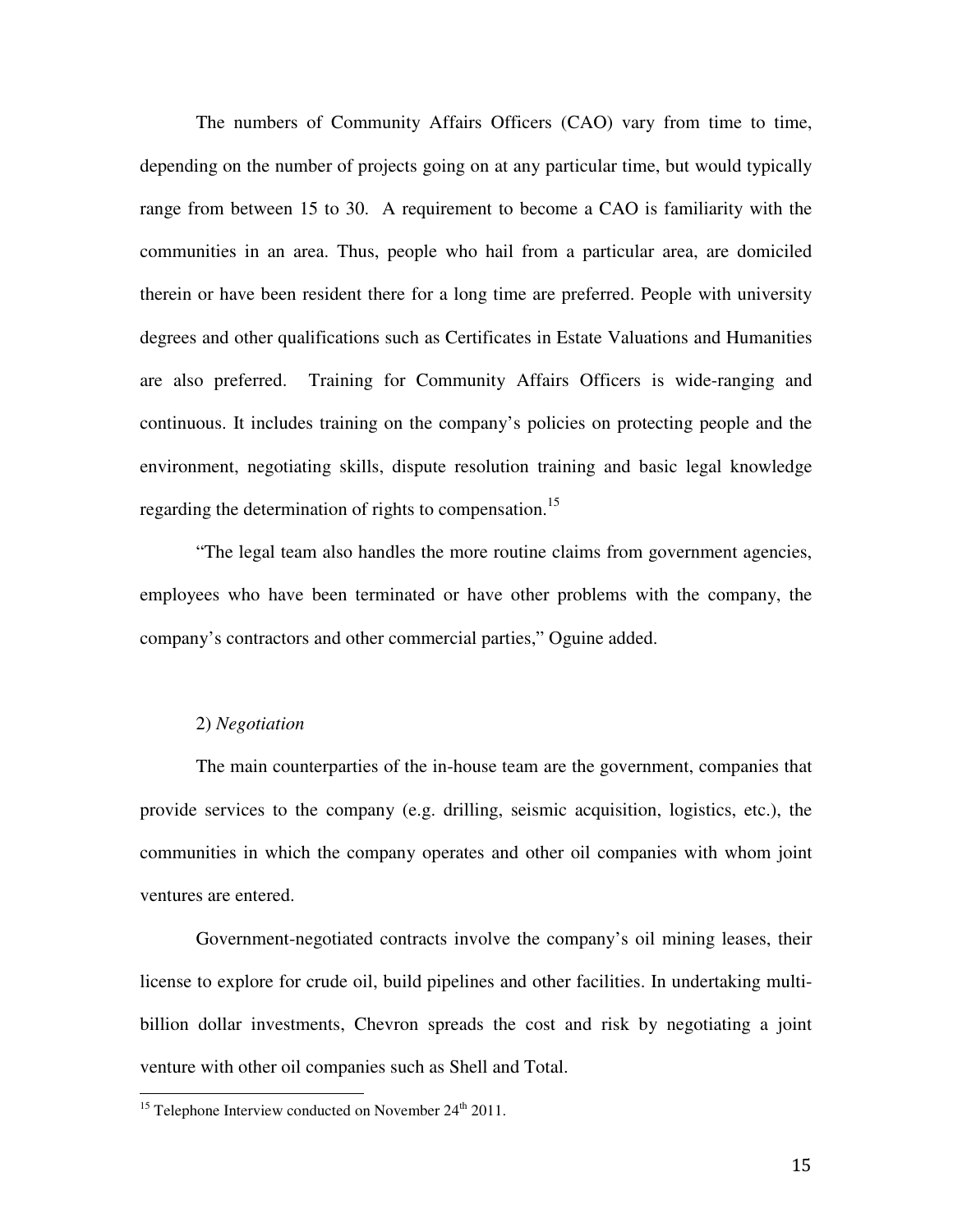Chevron Nigeria has a core-staff but the majority of the staff employed is from service companies. They include the drilling staff, helicopter pilots who take personnel contractors to the rigs, the cleaners and drivers. Thus, there are thousands of contracts that have to be negotiated, making negotiation an invaluable skill for the lawyers.

#### 3) *Corporate Governance and Other Responsibilities*

Oguine noted that the in-house lawyers "organize Board meetings, take minutes, prepare resolutions and ensure that the appropriate corporate documents are filed promptly and also advise Chevron Nigeria on compliance with all corporate laws and regulations.

"Taking decisions on whether to incorporate a subsidiary or a branch to carry out a project is paramount to our obligations. We work very closely with our tax colleagues in providing advice on these issues."

He also stated that the legal team supports the company in many other ways. He elaborated further: "Our lawyers participate in various forums such as the diversity council, the company's committee that awards scholarships to promising students from the company's operating areas and various ad hoc committees set up from time to time to advise management on sundry matters."

#### V. EMERGING CHALLENGES FOR THE GENERAL COUNSEL

#### *A. Operating in Nigeria*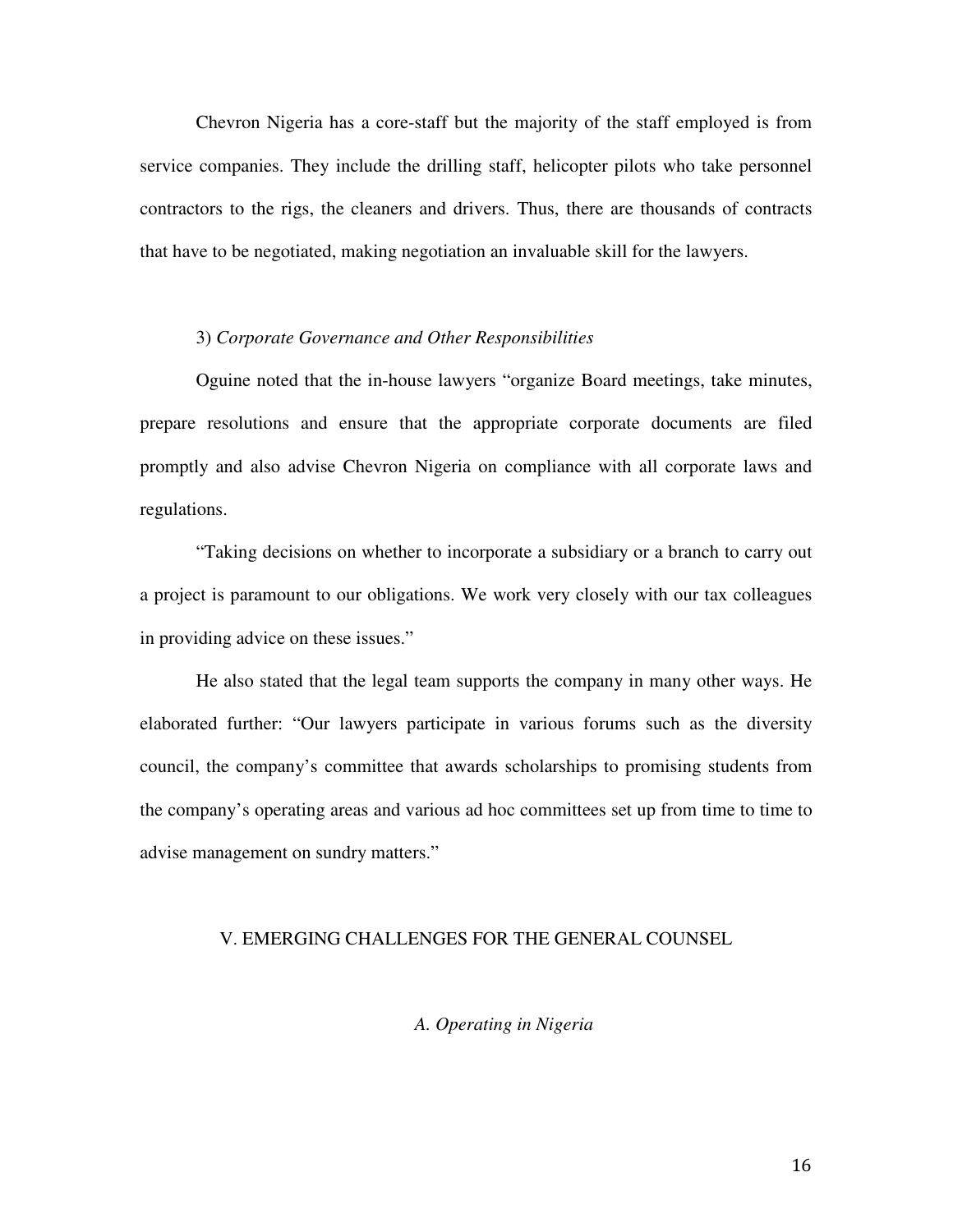There are a number of special challenges a company faces while operating in Nigeria that in turn affect its in-house legal department. "One of the most critical challenges we face is operating in an environment where a lot of focus is on the oil industry and how its operations affect the environment and neighboring communities," Oguine remarked. Rightly or wrongly, there is a perception that oil companies in collusion with the Nigerian government are engaged in oppressive conduct against the communities in which they operate.

This makes it difficult for oil companies such as Chevron whenever there are acts of violence against these communities, because the communities see the company as agent of the Nigerian government. And as Oguine observes, this creates great difficulty for his department and the question then becomes how to operate in such an environment while ensuring the security of company property and personnel working in these communities with high levels of criminal activities. He stated that to ensure a safe operating environment, they are forced to rely on the government's security forces such as the armed forces.

At the same time, however, there is the need to address the risks that arise from such protection. For example, if these soldiers overstep their boundaries and attack or shoot someone, it may lead to civil claims against the company and reputational damage. "In addressing this kind of situation," he offered, "my team has to go beyond the strictly legal. First, we try to make sure that any dispute is resolved as early as possible and in an amicable manner in order to avoid escalation. This usually produces the best outcome."

The in-house lawyers in appropriate situations relax the stringent standards that would normally be asked for in agreeing on settlements. However, this is justified where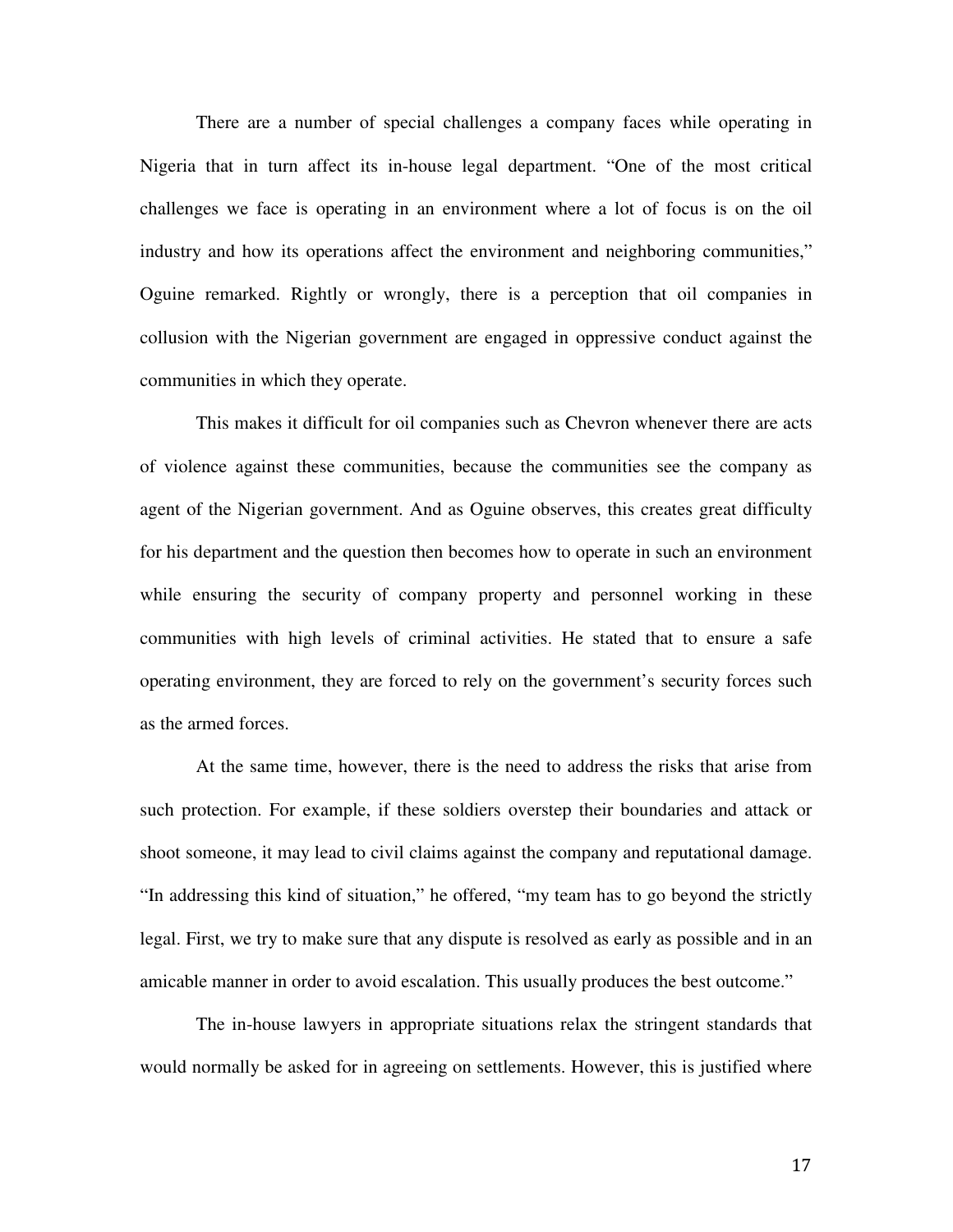there is a potential for escalation or violence. "I encourage the team to pay close attention to those small issues which can be magnified into larger issues," he added.

Oguine continued, "It is better to bend over backwards to settle conflicts before they get out of hand. In order to achieve this, we work closely with the company's Community Affairs Officers who handle these matters in the first instance and encourage them to bring these issues to our attention in a 'timely manner' in order to work together and quickly reach a compromise, where possible."

In such a circumstance, the possibility of conflict between the legal team and the Community Affairs Officers is high. But Oguine said the reverse is the case at Chevron Nigeria. According to him, "There is no room for conflict as both groups have clearly defined roles. The legal team advises and the Community Affairs team implements that advice. Over the years, when disputes have arisen, the legal team has always been satisfied that its advice was correctly implemented."<sup>16</sup>

Accordingly, there are a number of *ex gratia* payments made to various claimants as a goodwill gesture but without acceptance of liability. *Ex gratia* payments are recommended when it is the judgment of the legal team that even though a claim may not be provable in court against the company, there is nevertheless a good reason to pay compensation. For example, as stated earlier, there could be several claimants to a piece of land. Some claimants might be entitled as a result of actual possession of the land; other claimants might seek compensation because they have some connection to the land e.g. because their ancestors granted a 'Kola Tenancy' to the present occupants.

Settling those kinds of claims, strictly speaking, is a matter for the law courts and might entail several years of litigation between the claimants, which in several instances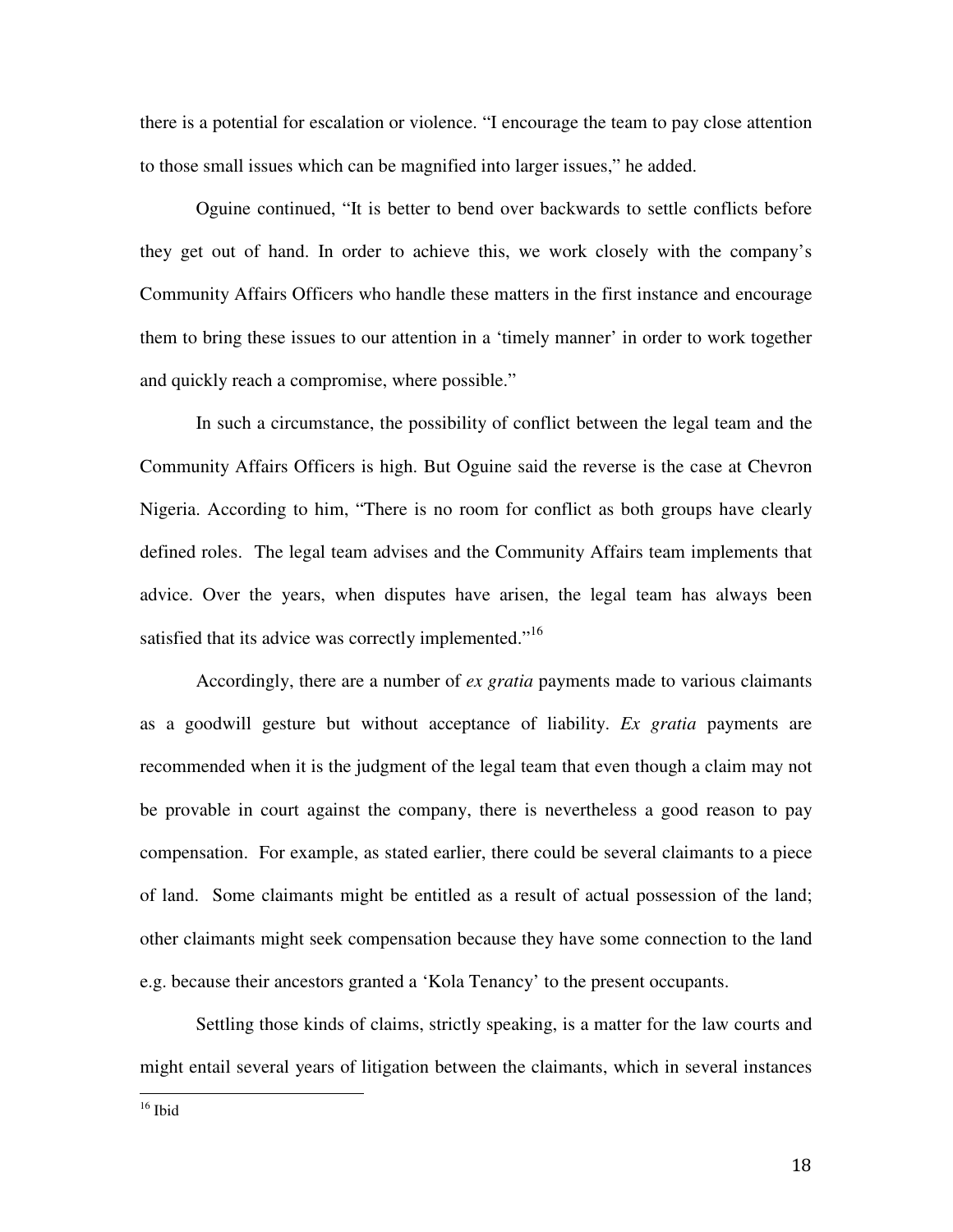create levels of bitterness that easily degenerate into violent conflict. In such a case, the in-house lawyer might recommend that compensation be made to the parties in possession and an *ex gratia* payment be made to those who claim a hard-to-prove ancestral title (especially if there is some recognition of their connection to the land by people in the area).

Oguine stressed that *"ex gratia* payments are not bribes, they are customarily made to settle claims without admitting liability in many jurisdictions around the world. A bribe is a payment made with a corrupt motive to secure an improper advantage. In these cases, the motive is usually to reduce levels of bitterness and avoid violent conflict, and no improper advantage is being sought."<sup>17</sup>

"The problem with this approach is that it sometimes encourages other people to make spurious claims," Oguine noted. "A way to counteract this is by carefully selecting the disputes to resolve by an adequate consideration of the facts involved and encouraging the claimants who have not been selected to take up their claims through the court process. A factor that would make it more likely that a settlement is sought is the potential for conflict (especially violent conflict)."

Where appropriate, the in-house team also encourages claimants to use alternative methods of dispute resolution such as approaching the traditional rulers and institutions in those communities, since the court system is very slow and claimants cannot always afford the legal fees that an adversarial process entails. Alternative methods of dispute resolutions are very helpful in resolving these conflicts.

Elaborating further, Oguine said, "Many of the areas where we operate have various kinds of traditional governing systems – traditional chiefs, village councils, clan

 $17$  Ibid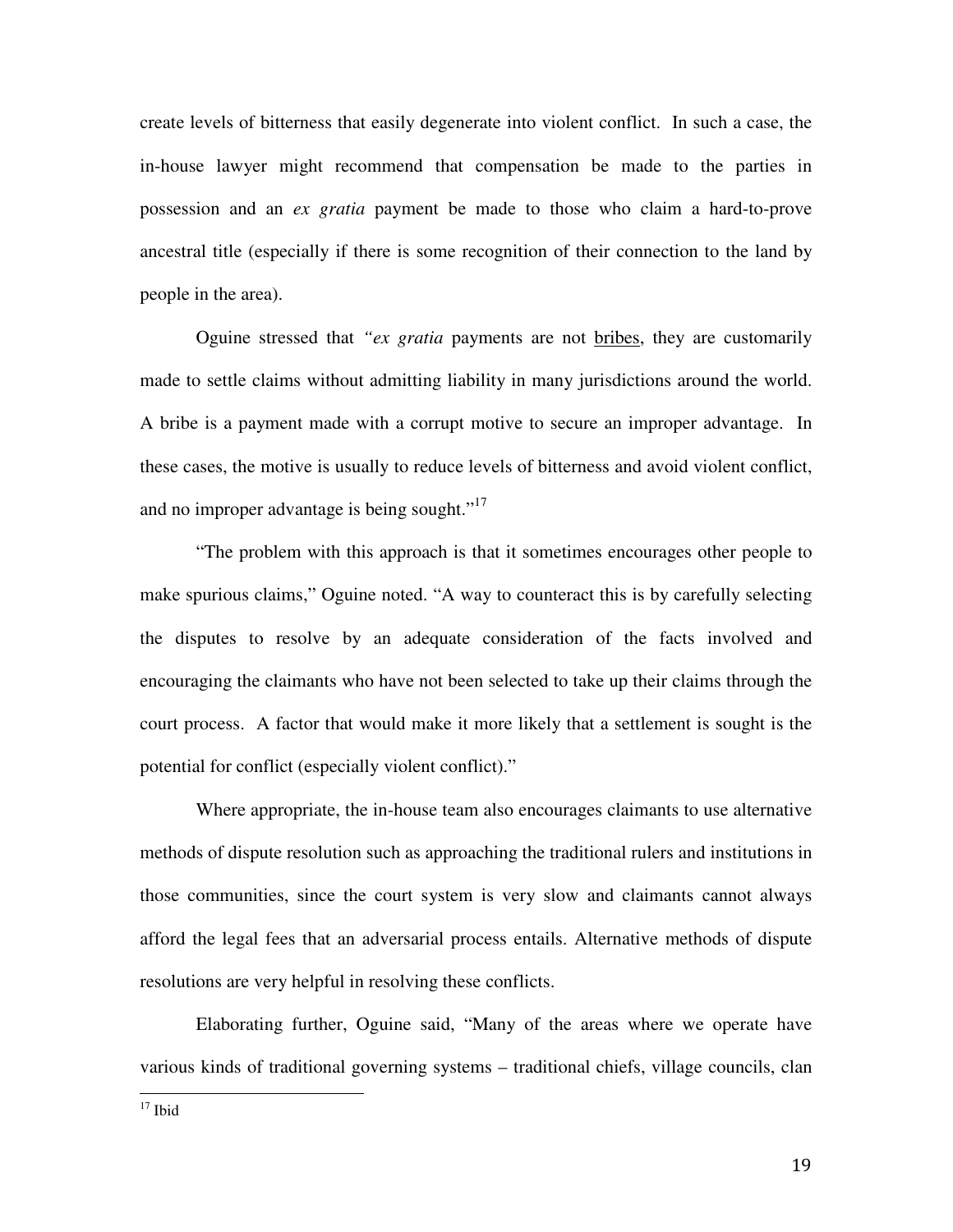elders etc. They play a significant role in providing alternative dispute resolution. Where they have credibility in their communities, they can be very helpful in resolving complex disputes over entitlement to compensation. Where they are not credible (e.g. where community members regard them as corrupt or selfish), dealing with such individuals can actually bring the company into conflict with the communities."<sup>18</sup>

This option of alternative dispute resolution produces the desired result as a small percentage of claims instituted against Chevron Nigeria are eventually litigated. As Oguine informed, "Less than 5 percent of the claims we deal with end up in court. The vast majority are resolved either through direct negotiation between the company and claimants or through the intervention of other agencies like traditional chiefs, local government officials etc. These claims go up when new locations are acquired and/or new facilities are constructed or an oil spill occurs. So the percentage of claims we deal with annually are neither going up nor down in any linear fashion; they bear a strong correlation to these listed factors."<sup>19</sup>

## *B. Use of Security Forces and Protection of Human Rights*

Oguine remarked that his team is responsible for working with the company's security department to ensure that all security staff employed by or assigned to the company, including the armed forces deployed by the Nigerian government, are trained in human rights standards in accordance with the law. Company officials directly participate in the training of security forces on the *Voluntary Principles on Security and* 

 $19$  Ibid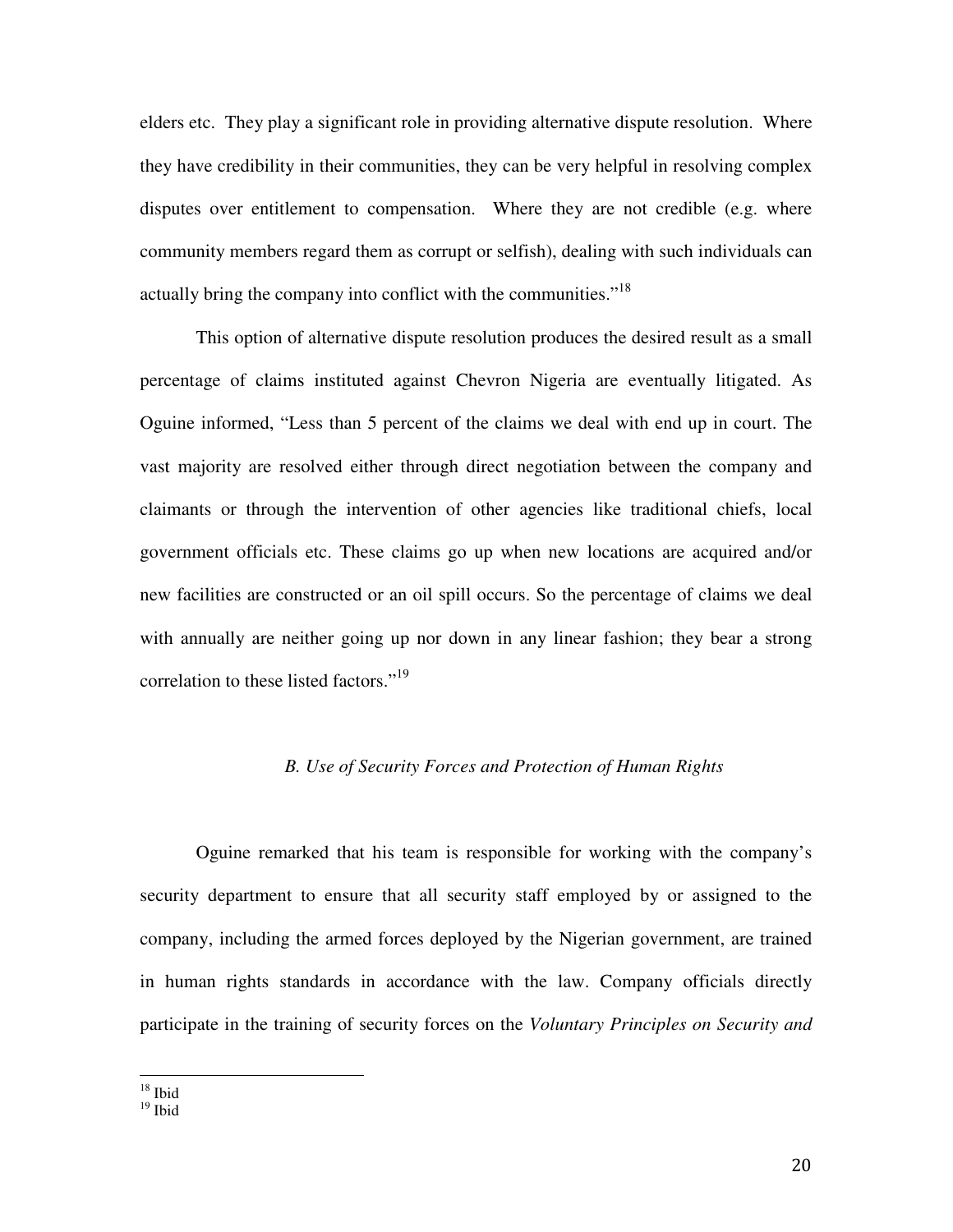*Human Rights*<sup>20</sup> to which the company subscribes. Such training is a requirement before any security personnel is assigned to company operations.

"Additionally," he averred, "we try to make sure Chevron Nigeria's security officers are distinct from the government forces or government security officers and that the government forces remain at all times under the command and control of their senior officers in order not to blur the distinction between government forces and our own employees. Government security forces have separate accommodation from company employees and communication with those government forces is via their officers. Company personnel do not directly give instructions to government security forces.

"We adopt explicit company policies in support of human rights and establish procedures to ensure that company activities do not result in human rights abuses. *The Voluntary Principles on Security and Human Rights<sup>21</sup>* is the key document that guides the company in this area. This places an obligation on us to work with the government's lawyers to train the members of the government's security force. This has been effective and is a step in the right direction, but there is still room for improvement."<sup>22</sup>

## *C. Corruption and Dealing with Government Officials*

Nigeria is regarded worldwide as one of the most corrupt nations in the world; a good number of prosecutions by US agencies of companies involved in corruption

<sup>&</sup>lt;sup>20</sup> U.S. Department of State, 'The Voluntary Principles on Security and Human Rights', December 20, 2000, http://www.state.gov/www/global/human\_rights/001220\_fsdrl\_principles.html, accessed November  $26^{th}$   $2011$ .

<sup>&</sup>lt;sup>21</sup> U.S. Department of State, 'The Voluntary Principles on Security and Human Rights', December 20, 2000, http://www.state.gov/www/global/human\_rights/001220\_fsdrl\_principles.html, accessed November  $26^{th}$  2011.

 $22$  Ibid no.18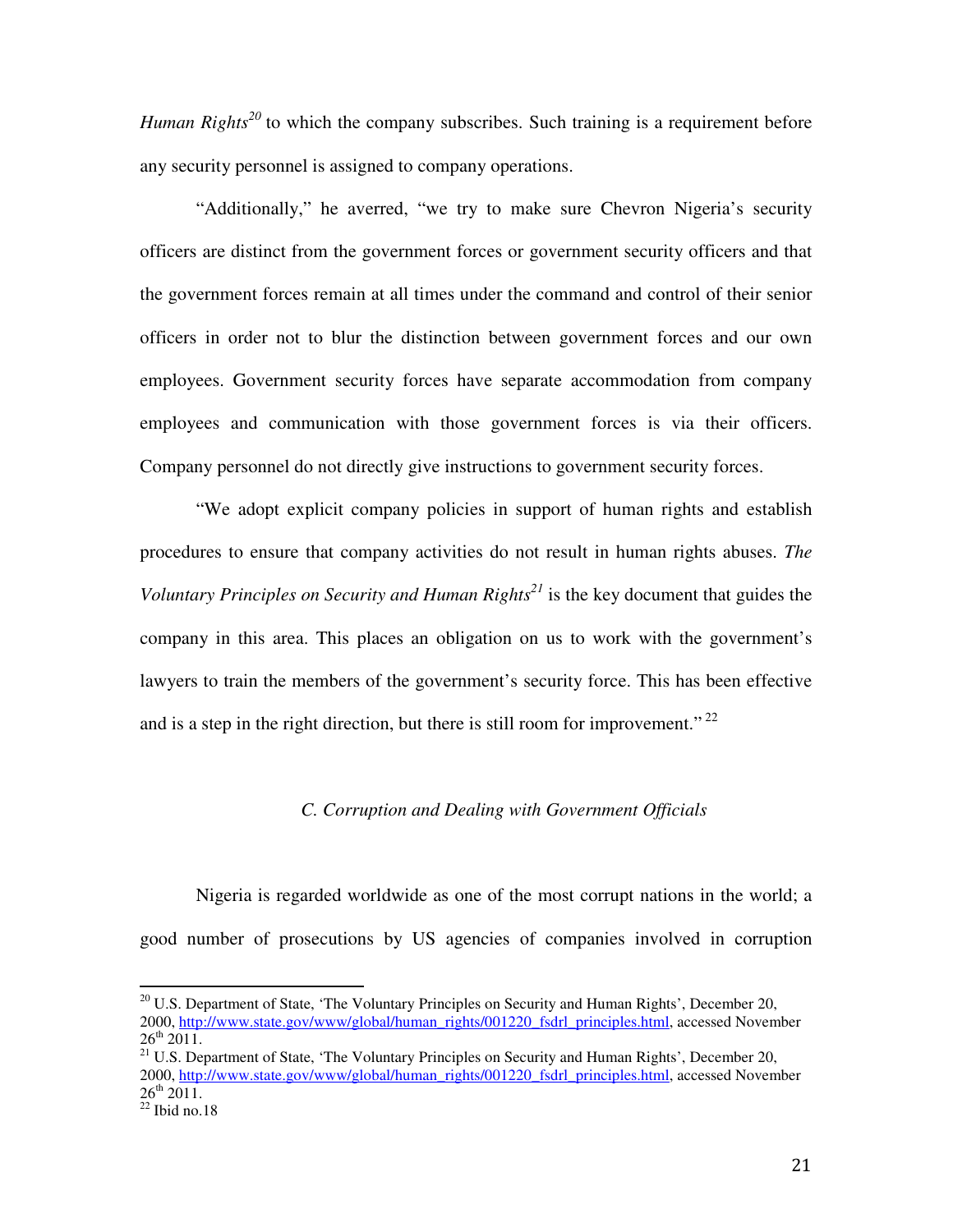include Nigeria. One of the most famous prosecutions was the TSKJ consortium<sup>23</sup> scandal that involved the payment of bribes by TSKJ to the Nigerian government at various times to win the contract for the Nigeria LNG Project.

Oguine asserted that this concern about corruption is constantly in the mind of Chevron's legal department when giving advice to the company. Chevron Nigeria has very stringent rules on approvals on any meetings with government officials and the legal team plays a central role in enforcing those rules. Any training, dinner, conference or other contacts in which government officials are involved require strict legal and compliance review. He said the legal team has formulated a number of steps and are involved in ensuring that company personnel take these steps before dealing with government officials.

"These stringent rules cause a lot of frustration for our government partners, like the NNPC that owns a 60 percent stake in Chevron Nigeria's traditional joint venture operations, and for other company personnel who do not want to jeopardize their close relationships with government officials," he noted. "To mitigate this frustration, we encourage our company's clients and partners to ensure the legal team is involved early. That way, we assist our clients in going through the necessary steps to facilitate approval. We help our client make sure that the relevant government institution properly approves trips or other activities involving government officials and an official letter of approval is issued. We also assist the client in properly describing the business purpose of any such activity. These efforts make the approval process a lot easier.

<sup>23</sup> Wrage Alexandra, "JGC Corporation Settles FCPA Charges Related to TSKJ Nigeria Bribery Scandal", TRACE blog, April 6, 2011

http://traceblog.org/2011/04/06/jgc-corporation-settles-fcpa-charges-related-to-tskj-nigeria-briberyscandal/, assessed November 15<sup>th</sup> 2011 or Interim Report, The Harliburton/TSKJ/NLNG Investigation, http://www.halliburtonwatch.org/news/nigeria\_parliament\_report.pdf, assessed November 15<sup>th</sup> 2011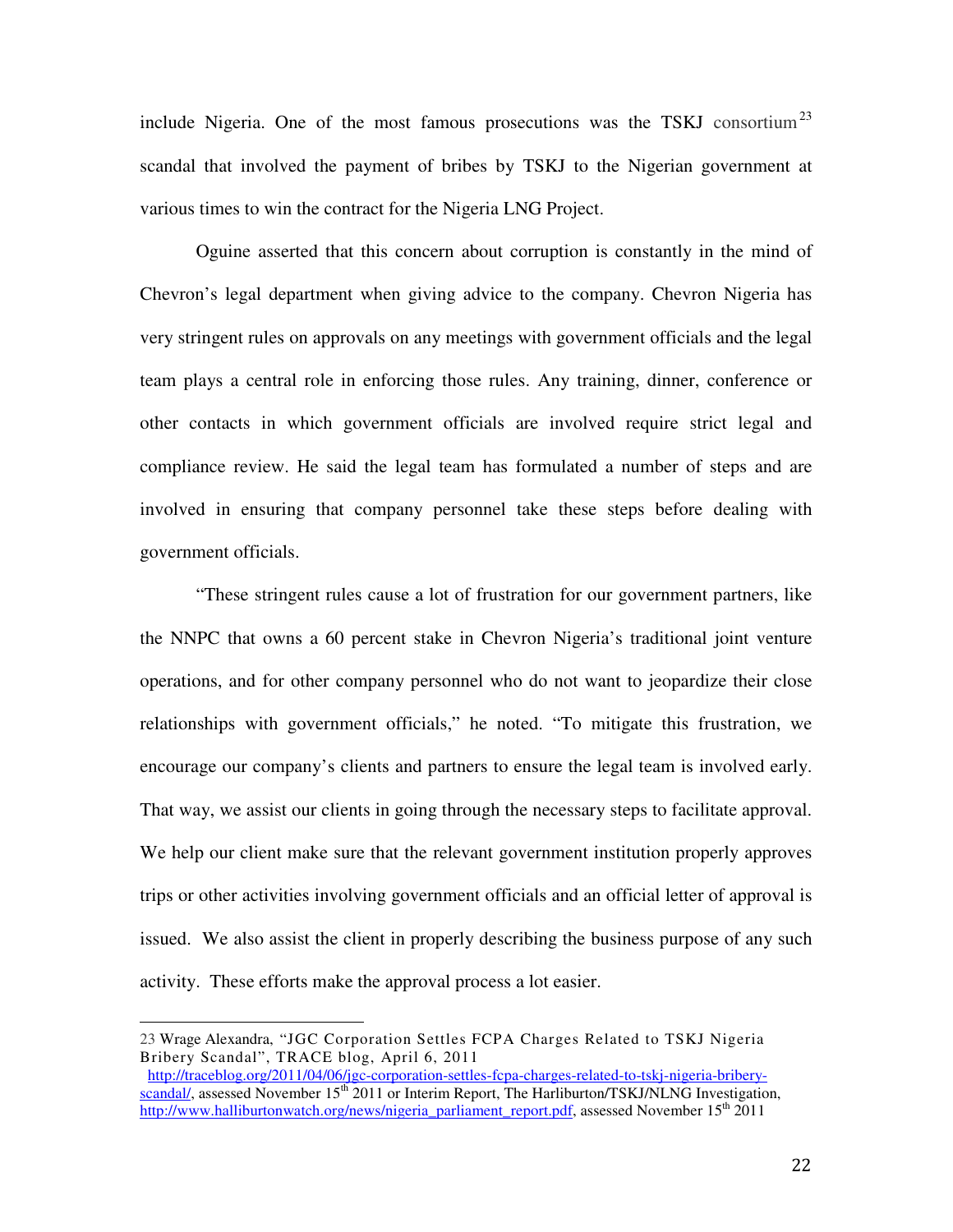"Being in-house lawyers, my team needs to be 'ahead of the curve' in relationships with our internal clients and to participate actively in the client's decisionmaking processes. That is what differentiates us from external law firms who are typically brought in when there is a problem to deal with," observed Oguine.

## *D. The Undeveloped State of Nigerian Petroleum Law*

The law and regulations in Nigeria have not kept pace with the growth in petroleum operations. "To deal with this problem," Oguine stressed, "I advise my team that we need to take every advantage of being part of a company that has about 180 branches worldwide. It is important to make use of this because somewhere within this global network someone would have dealt with the particular issue that is not sufficiently covered under the Nigerian law, which the legal team is now facing."  $24$ 

Also, in areas where the laws are vague and it is not clear what is legal or illegal, Oguine informed that "the approach we take is to first ensure that we are very knowledgeable about what is clearly illegal. We then provide the company with the widest possible range to carry out its activities in so far as it is not disallowed, even though it is unclear if these activities are legal. In our view, this approach is supported by several decided cases in Nigeria which state that if a law wishes to impose an obligation on an individual it must do so in clear terms."

#### *E. Balancing between Protecting the Company with Advancing its Business*

 $24$  Ibid no .10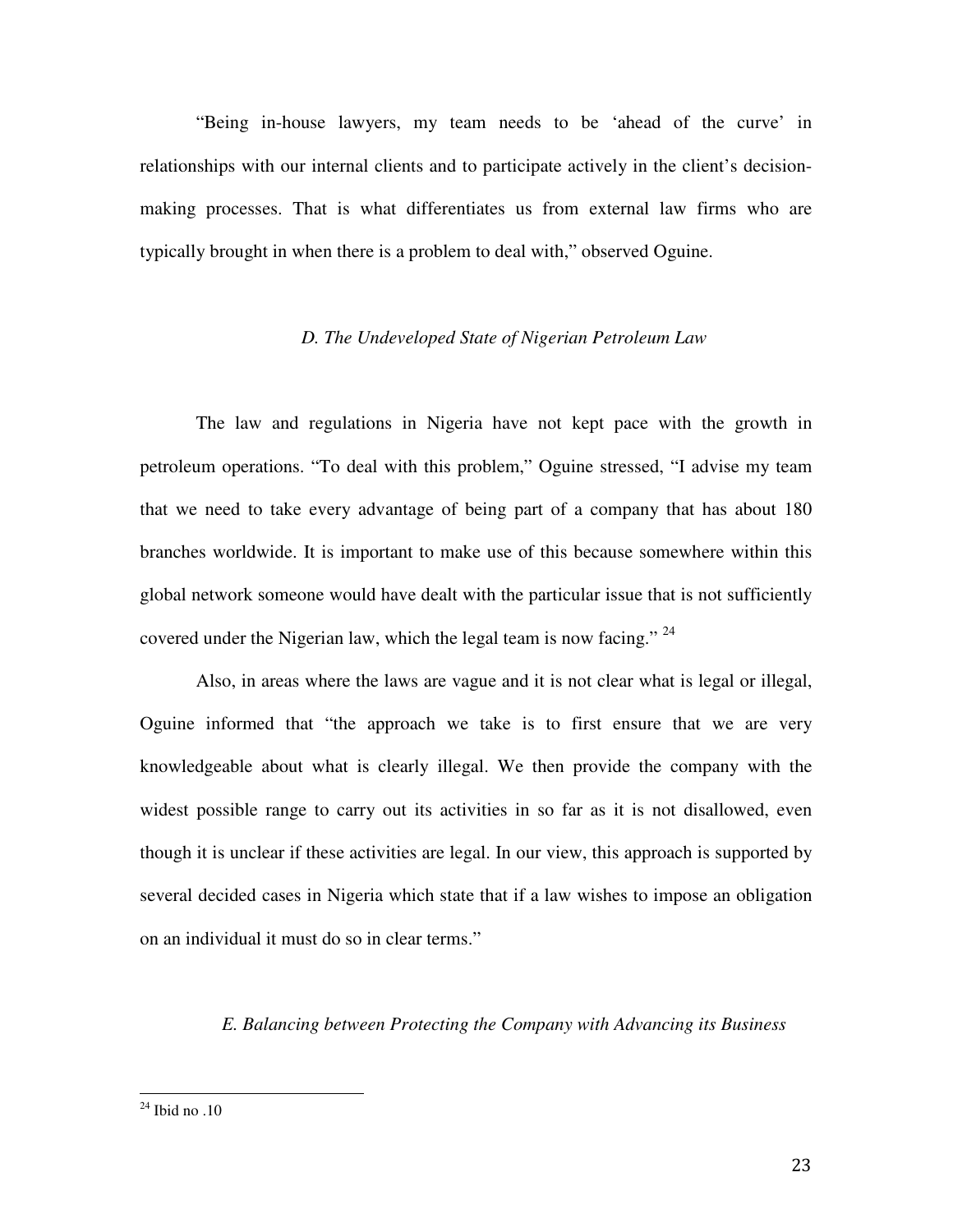"My bonuses are tied to the progress and performance of Chevron Nigeria; consequently, I have an interest in the progress of the company's business. At the same time, I have a responsibility to ensure that the company does not take unnecessary risks that violate the law or otherwise create liability," Oguine explained<sup>25</sup>

He says this creates a bit of tension because while trying to promote the companies' business by approving projects and deals, "I am also the one to say to my colleagues, 'Look guys we cannot go beyond this point without taking unacceptable risks.' If I come across as very strict, I am referred to as a 'policeman' and run the risk that people will keep things away from me. That actually increases the legal risk faced by the company and this can be pretty terrifying. On the other hand, if I am too soft and approve almost every decision even when there is substantial risk, this will be very shortsighted and the company faces a bigger legal risk that would cause millions of dollars in fines or legal fees.

"As the General Counsel," he continued, "I need to strike a balance between making sure the company takes little or no legal risks and ensure that our clients comply with the laws when making business proposals. Again, early involvement is very important as well as being very creative and also being firm when appropriate."

#### VI. ANALYSIS

 $25$  Ibid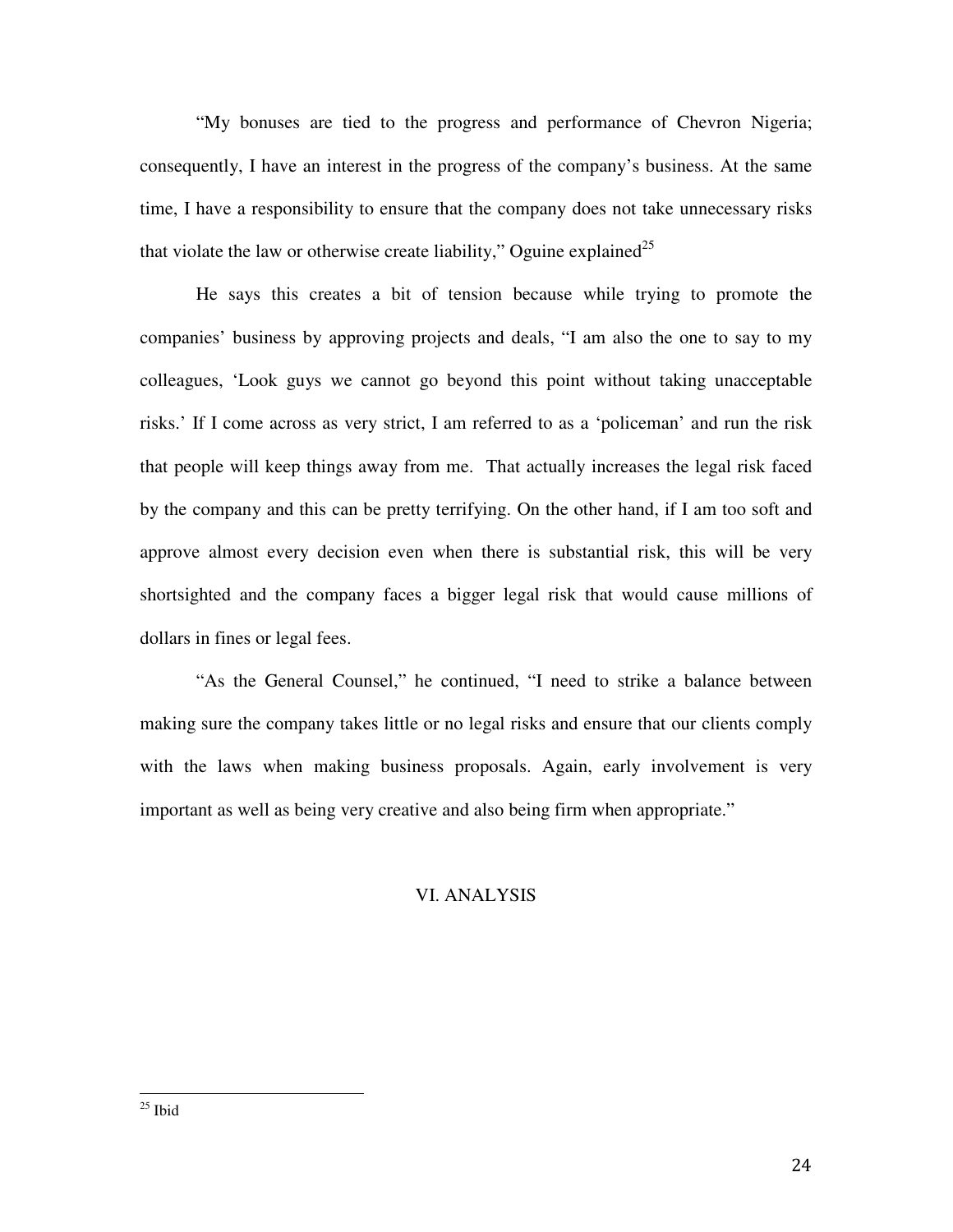Mckinsey's 7-S model is an approach that states to ensure the effective operation of a company, there must be an alignment between the company's strategy, structure, systems, staffing, skills, styles and shared value<sup>26</sup>.

What has driven the strategies applied by Chevron Nigeria and its in-house legal teams is an understanding of the legal risks that the company needs to guard against and those opportunities that the team needs to help the company concretize. In handling the Niger-Delta issues the department adopted a strategy to avoid the escalation of the conflicts in communities in which the company operates. There were systems put into place to ensure this outcome, such as working closely with the Community Affairs Officers. This goes a long way towards promoting the company's shared value of having good relationships with these communities.

Another strategy employed is the use of industry groups. This group of petroleum producing companies work closely together on regulatory issues. Over the years, the Nigerian government has taken lots of steps to secure more benefit for Nigeria. However, this sometimes results in very harsh legislation, and the company tries to moderate its effects by working together as an industry with companies like Shell, Mobil and Total. They work together in looking for solutions that allow them meet their objectives and also build capacity in Nigeria.

One of Chevron Nigeria's core values is "integrity". The way this translates into the work of the legal department is to make sure that they are at the forefront of helping their clients understand the "do's and the don'ts", since the country in which they operate is regarded as one of the most corrupt countries in the world. They work closely with

<sup>&</sup>lt;sup>26</sup> Mind tools, 'The McKinsey 7S Framework', http://www.mindtools.com/pages/article/newSTR\_91.htm assessed November 22nd 2011.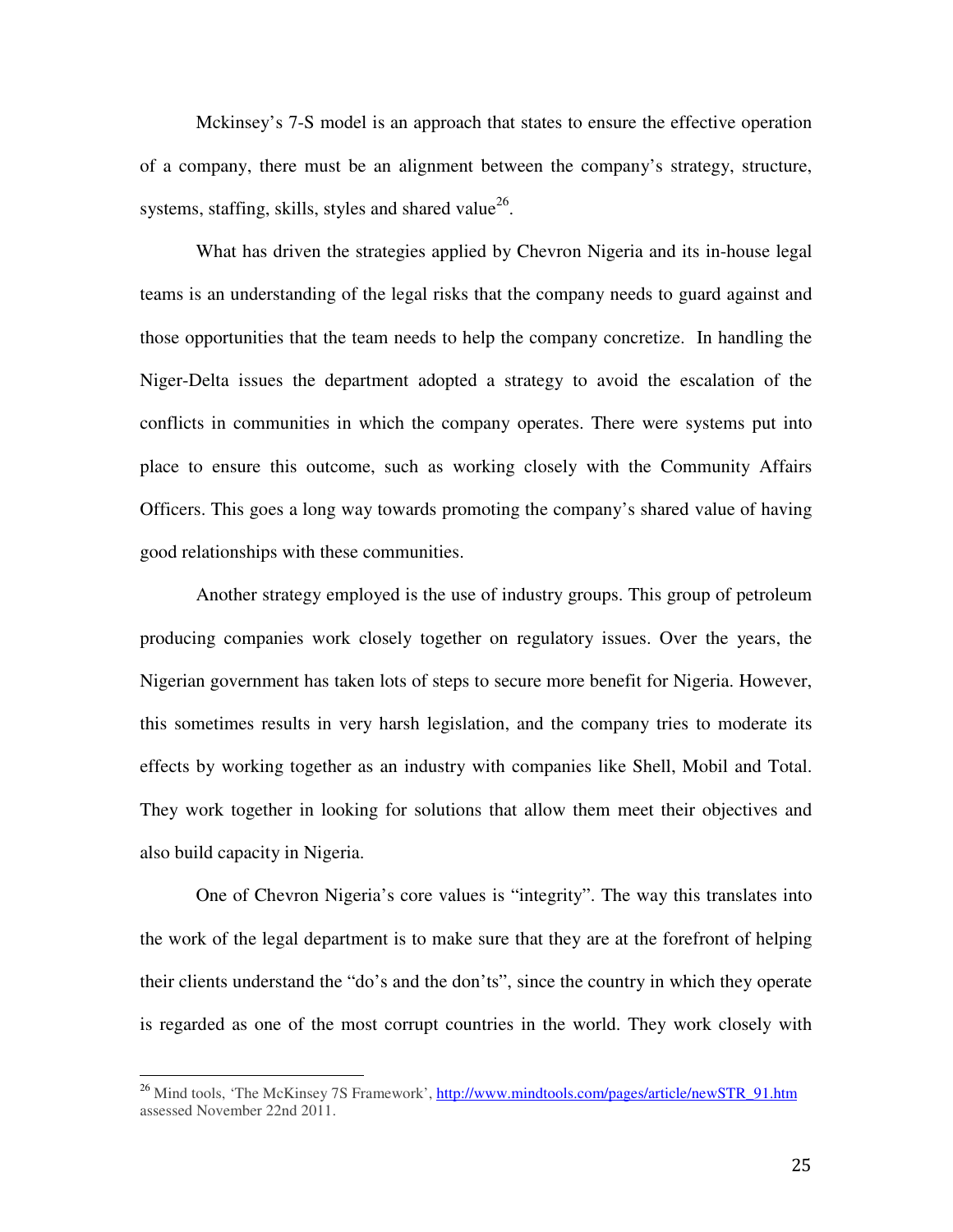other employees and government officials, such as the NNPC, explaining to them why certain actions are not permitted in order to ensure that this culture is upheld.

To build a successful team, the lawyers undergo various trainings and are also mentored by senior lawyers. Nonetheless, the merit-based system of compensation encourages unhealthy competition and people start to work against each other. A system adopted to curtail this from happening and create a co-operative atmosphere, was to encourage teamwork. Projects were given that required people to work in teams and special rewards are given to those individuals who have shown an ability to work together. This also helps the lawyers subconsciously maintain the company's core values as colleagues frequently work together on assignments and keep a check on each other. Teamwork has also been included in assessing a lawyer's annual performance.

#### VII. LOOKING TO THE FUTURE

#### *A. Mature Fields and Divestments*

 Since the production of Crude oil started in Nigeria in 1956, the fields have become very old and are less productive, and become less attractive to the big oil companies such as Chevron and Shell. However, what has happened in other parts of the world is that big oil companies are losing interest in this sort of fields, thereby allowing smaller companies who can produce at smaller costs to come and take over these fields.<sup>27</sup>

 Nigeria is now at the stage where preparations are being made for those fields that were explored under the traditional joint ventures to be transferred to smaller companies.

 $27$  Ibid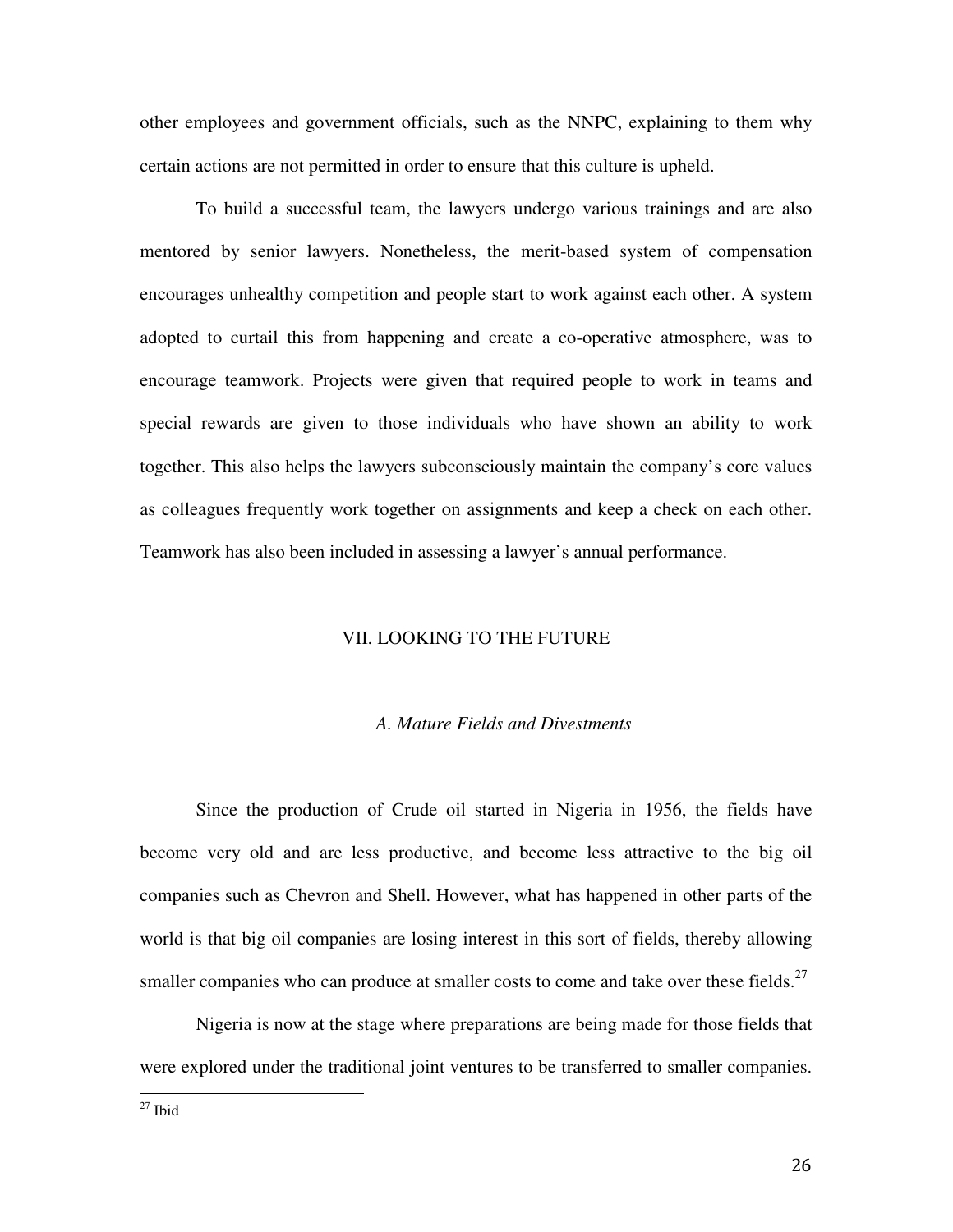Arrangements are also being made to close down these fields and abandon them when they are no longer productive. Hence, the laws and regulations regarding the commissioning and abandoning have become very important. The in-house legal department, in order to understand their obligations under these laws, is spending more time studying them. They also work with their colleagues in the finance and technical teams to determine the costs implications and technical methods of achieving abandonment respectively.<sup>28</sup>

## *B. Industry Advocates New Laws*

 Nigeria became a democracy again in 1999, and since then the legislature has become more active. Therefore, companies need to develop the capacity to go before the legislature and lobby if they want a law to be changed. This is where the industry efforts of oil producing companies come into play. Oguine suggests that, the petroleum industry should be organized into a lobbying group, write memos and have meetings with the legislature to press their case.

 Going forward, the industry needs to develop proper lobbying skills and also develop a body of practices on how to lobby properly. The strategy here is to learn from other countries where there is a developed democratic culture such as the United States and the United Kingdom and to compare the practices studied to what is permissible under Nigerian law.

 $^\mathrm{28}$  Ibid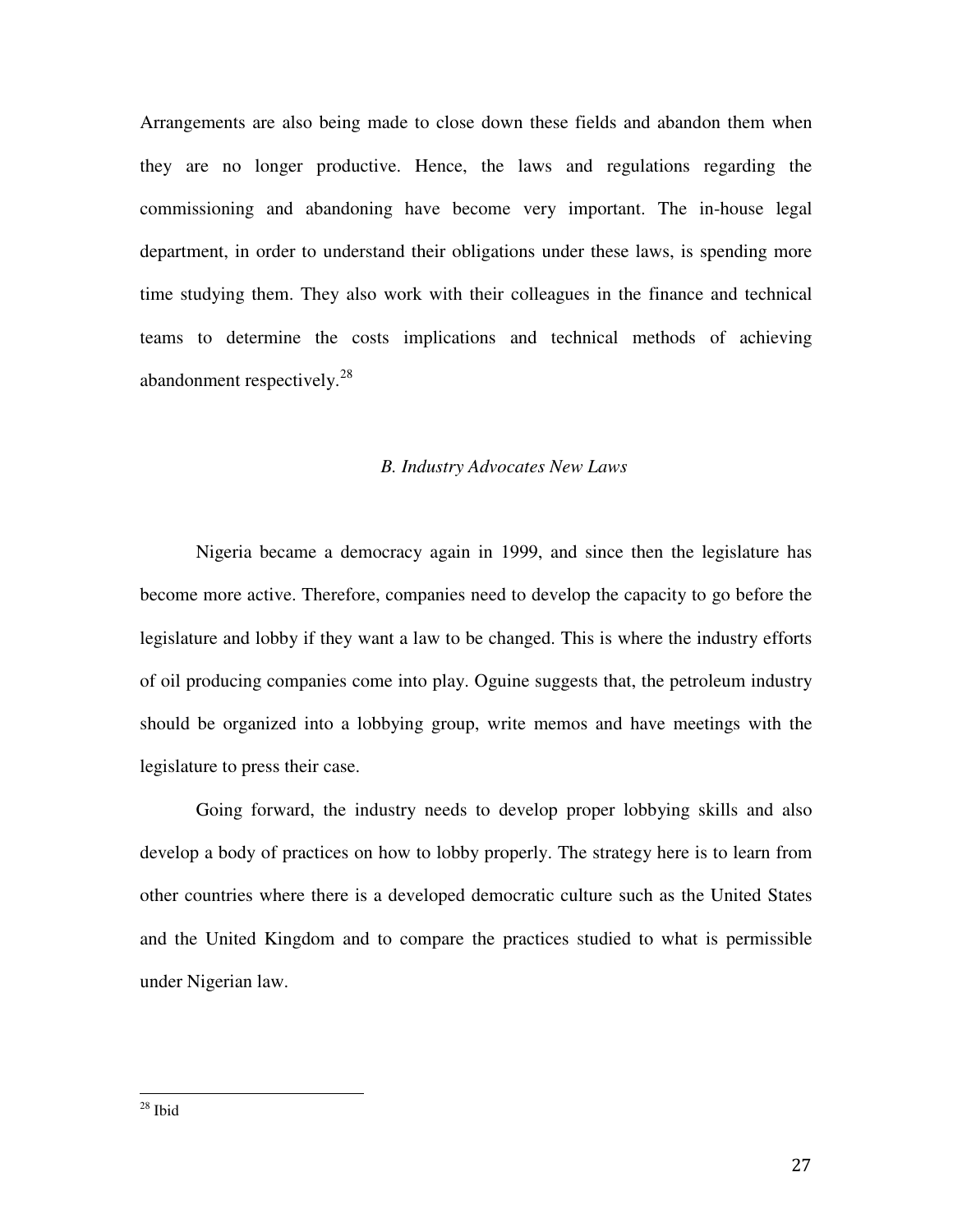| Rank           | Company              | <b>Assets</b>    | Revenues         | Profits         | Return on<br>invested<br>capital<br>(ROIC) | 3 year CGR %<br>Revenues |
|----------------|----------------------|------------------|------------------|-----------------|--------------------------------------------|--------------------------|
| $\mathbf{1}$   | ExxonMobil<br>Corp   | \$302,510<br>mil | \$341,578<br>mil | \$30,460<br>mil | 18%                                        | $-2\%$                   |
| $\overline{2}$ | <b>Chevron Corp</b>  | \$184,769<br>mil | \$189,607<br>mil | \$19,024<br>mil | 16%                                        | $-2%$                    |
| 3              | Gazprom Oao          | \$330,261<br>mil | \$118,401<br>mil | \$32,443<br>mil | 13%                                        | 14%                      |
| $\overline{4}$ | Petrochina Co        | \$254,914<br>mil | \$220,177<br>mil | \$21,034<br>mil | 12%                                        | 21%                      |
| 5              | <b>Total SA</b>      | \$206,640<br>mil | \$189,153<br>mil | \$14,234<br>mil | 13%                                        | $1\%$                    |
| 6              | Royal Dutch<br>Shell | \$322,560<br>mil | \$368,056<br>mil | \$20,127<br>mil | 11%                                        | $1\%$                    |
| $\overline{7}$ | Conoco Philips       | \$153,143<br>mil | \$281,981<br>mil | \$10,788<br>mil | 11%                                        | 17%                      |
| 8              | China Petroleum      | \$153,143<br>mil | \$281,981<br>mil | \$10,788<br>mil | 11%                                        | 17%                      |
| 9              | <b>OJSC</b> Roneft   | \$93,829<br>mil  | \$61,942<br>mil  | \$10,400<br>mil | $14\%$                                     | $9\%$                    |
| 10             | <b>LUKOIL</b>        | \$84,017<br>mil  | \$104,956<br>mil | \$9,006 mil     | 13%                                        | 9%                       |

**Exhibit 1: Platts 2010: Top 250 Global Energy Company Rankings (Top 10)** 

Source: Adapted from **<** Platts, 'Top 250 Global Energy Company Rankings', http://www.platts.com/Top250Home>, assessed November 13<sup>th</sup> 2011.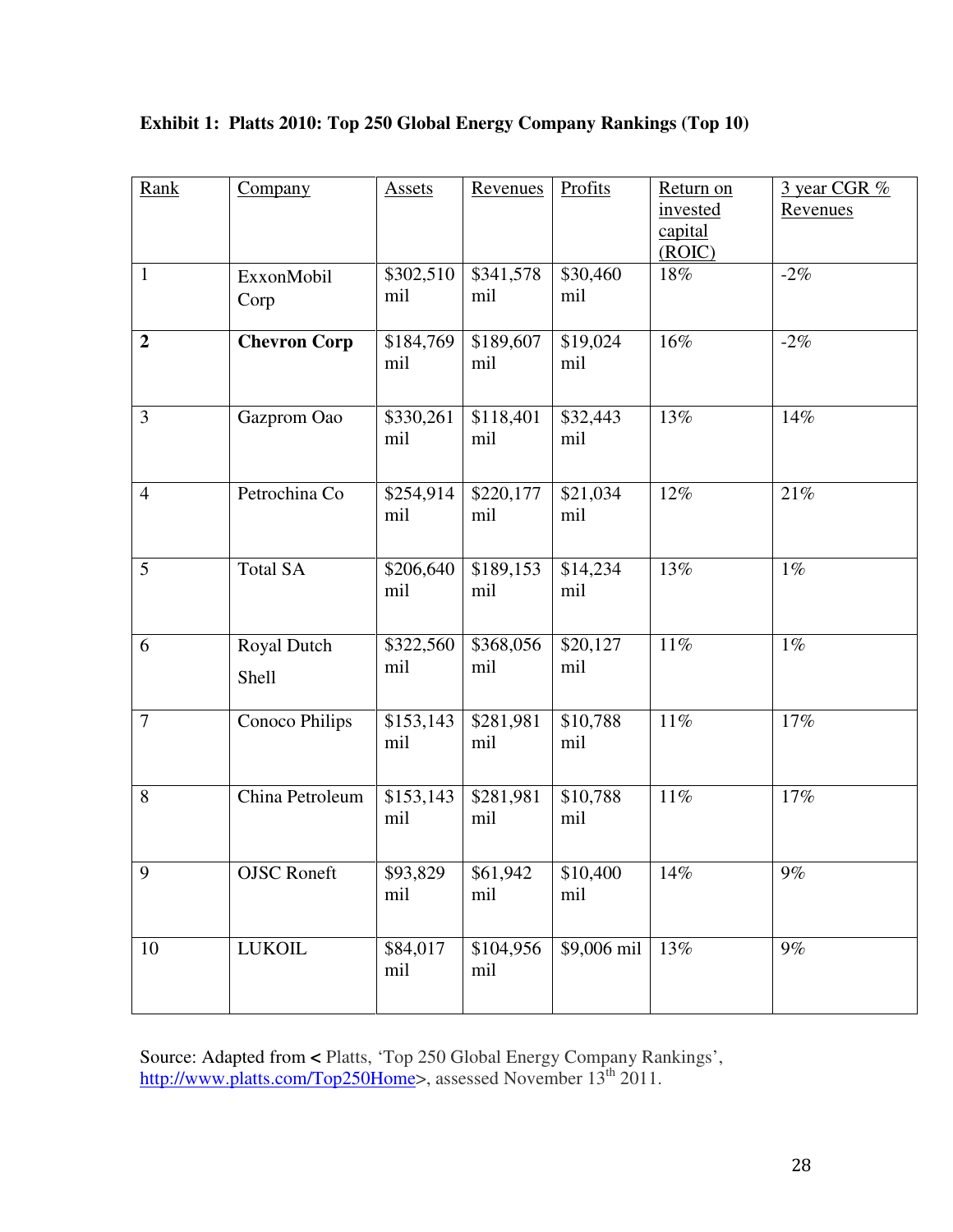# **Exhibit 2: World's largest Oil and Gas Companies: Barrels of Oil Equivalent in Millions**



PetroStrategies, Inc. November 2010

Notes:

Green bars are OPEC members

Red bars are Russian companies

Blue bars are non-OPEC national oil companies

White bars are public multinationals

Source: Adapted from

<http://www.petrostrategies.org/Links/worlds\_largest\_oil\_and\_gas\_companies.htm > , assessed November 22 2011.